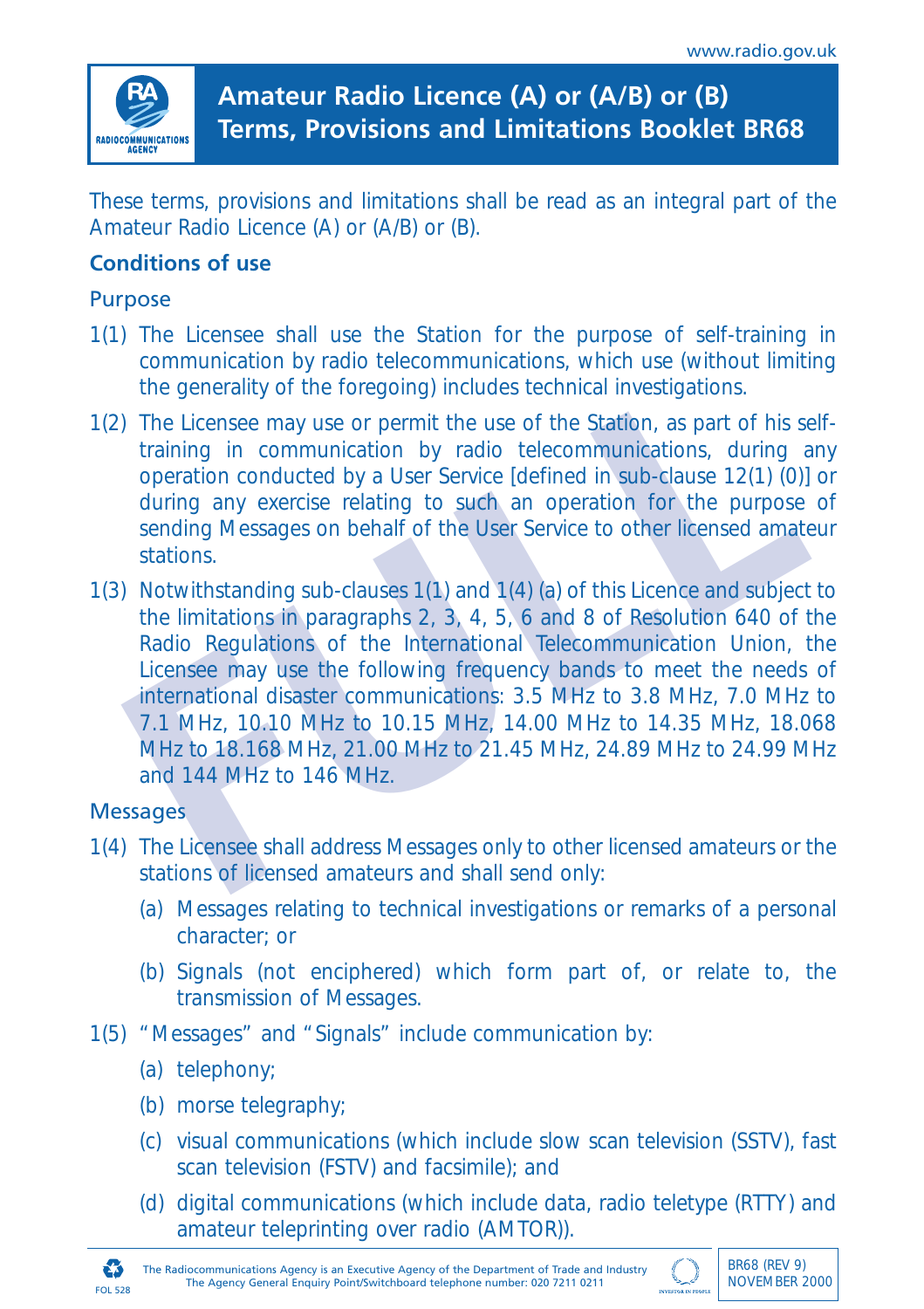- 1(6) The Licensee may use codes and abbreviations for communications as long as they do not obscure the meaning of, but only facilitate, the communications.
- 1(7) The Licensee may send Messages to individual amateurs but shall not send Messages (whether directly or for onwards transmission by another station) for general reception by licensed amateurs other than:
	- (a) initial calls; or
	- (b) to groups of licensed amateurs as long as communication is first established separately with at least one licensed amateur in any such group; or
	- (c) to licensed amateurs who participate within a net and subject to the identification requirements provided for in sub-clause 7 (IA) below; or
	- (d) messages transmitted via a mailbox or bulletin board for reception by all or any licensed amateurs who have the facility to transmit and receive RTTY or Data Transmissions.
- 1(8) Having regard to sub-clauses 2(10) and 3(3), greetings messages may be sent by non-licensed persons provided that:
	- (a) it is under the direct supervision of the Licensee or other Authorised Club Member (in case of a Licence held on behalf of a club), who must operate the transmitter and identify the station; and
	- (b) each greetings message does not exceed five minutes; and
	- (c) greetings messages may be sent and received only within the United Kingdom or to and from stations in the United States of America, the Republic of Maldives, Gibraltar, Malta and Falkland Islands. Greetings messages may also be sent to or from stations in Canada and Pitcairn Islands provided that each greetings message does not exceed two minutes and that each person may only send one such message to each station with which the station is in contact.
- 1(9) The Licensee shall not transmit such material as music, public broadcasts or speeches.

## Location

- 1(10) "Station" means the station of the Licensee at the Main Station Address, a Temporary Location or while Mobile or Maritime Mobile, as the case may be.
- 1(11) Subject to clause 11, the Licensee shall operate the Station only:
	- (a) at the Main Station Address ("Main Station Address" means the main station address of the Licensee set forth in the Validation Document);
	- (b) at a Temporary Location ("Temporary Location" means a location, other than the Main Station Address, in the United Kingdom, and in a fixed position);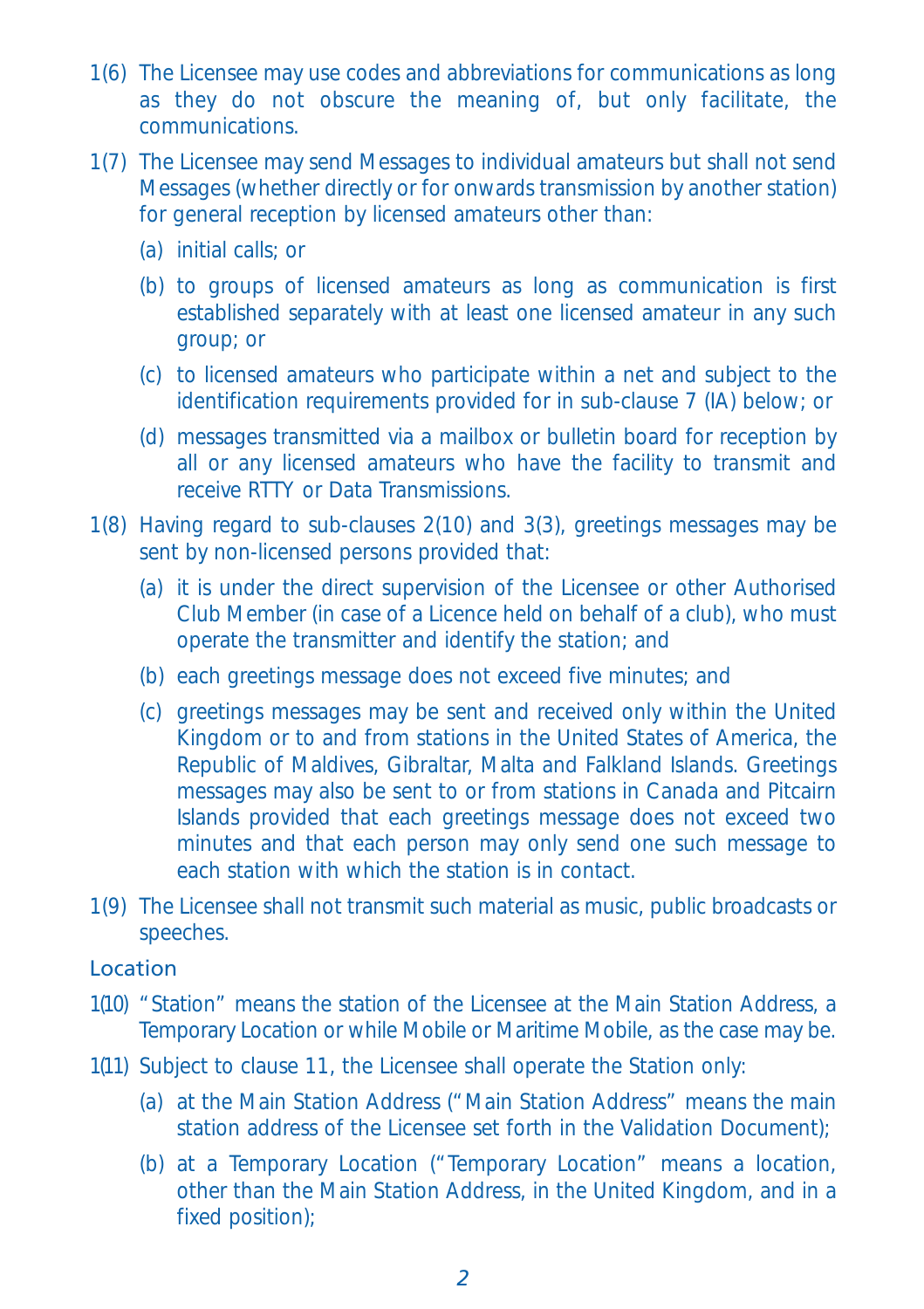- (c) while Mobile ("Mobile" means located in the United Kingdom in any vehicle, as a pedestrian or on any Vessel in Inland Waters); or
- (d) while Maritime Mobile ("Maritime Mobile" means located on any Vessel At Sea).
- 1(12) The Licensee shall give prior written notice to the Secretary of State at the address specified in note (a) to this Booklet of any change in the Main Station Address (or mailing address, if different).

#### Standard Frequency Service

1(13) The Licensee may use the Station for the reception of transmissions in the Standard Frequency Service (a radio communication service for scientific, technical and other purposes, providing the transmission of specific frequencies of stated high precision, intended for general reception).

# **Limitations on use**

- 2(1) Subject to other, more specific, terms in this Licence, the Licensee shall only use:
	- (a) the frequency bands specified in the first column of the Schedule to this Licence subject to the limitations set out in the second and third columns of the Schedule;
	- (b) a power relating to such frequency bands not exceeding the maximum specified in the fourth column of the Schedule; and
	- (c) the types of transmission specified in the fifth column of the Schedule.
- 2(1A) If the Licence is an Amateur Radio Licence (A/B), then the Licensee shall only use a power not exceeding 20 dBW when transmitting in the frequency bands 1.810-1.850 MHz and in the bands at or above 3.500 MHz and below 30 MHz specified in the first column of the Schedule.
- 2(2) If the Licence is an Amateur Radio Licence (B), then the Licensee:
	- (a) shall transmit only in the frequency bands above 30 MHz specified in the first column of the Schedule;
	- (b) may receive Messages on the frequency bands below 30 MHz specified in the first column of the Schedule as long as he transmits only in the bands above 30 MHz specified in the first column of the Schedule.
- 2(3) The Licensee may receive Messages from an overseas amateur or from a UK amateur duly authorised by the Secretary of State on a frequency band not specified in the first column of the Schedule as long as the Licensee transmits only in a band specified in the first column of the Schedule which is authorised under sub-clause 2(1) or (2).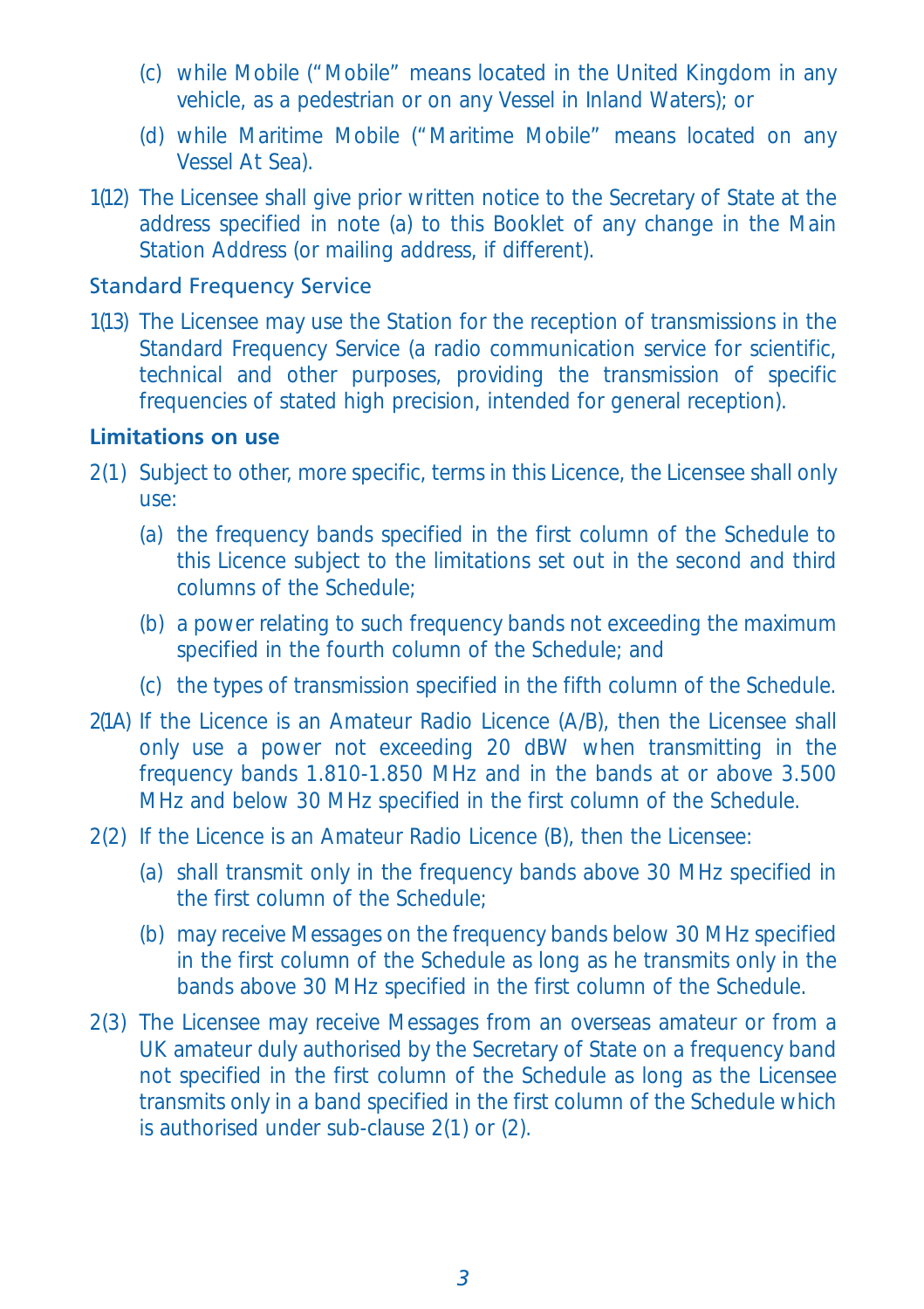#### Unattended Operation

- 2(4) Subject to sub-clause 2(5), the Licensee may conduct the Unattended Operations ("Unattended Operation" means the operation of the Station which is unattended by the Licensee) only:
	- (a) of a beacon:
		- (i) in the frequency bands or sub-bands:

70 MHz to 70.5 MHz 1298 MHz to 1299 MHz (not in Northern Ireland and not within 50km of NGR SS 206127 and NGR SE 302577)

2310.0000 MHz to 2310.4125 MHz (not within 50km of NGR SS 206127 and NGR SE 302577)

2310.4125 MHz to 2355.0000 MHz

2355 MHz to 2365 MHz (not within 50km of NGR SS 206127 and NGR SE 302577)

2365 MHz to 2392 MHz

2392 MHz to 2450 MHz (not within 50km of NGR SS 206127 and NGR SE 302577)

3400 MHz to 3420 MHz

3420 MHz to 3430 MHz (not within 50km of NGR SO 916223, NGRSS 206127 and NGR SE 302577)

3430 MHz to 3450 MHz

3450 MHz to 3455 MHz (not within 50km of NGR SO 916223, NGR SS 206127 and NGR SE 302577)

3455 MHz to 3475 MHz

5650 MHz to 5670 MHz

5670 MHz to 5680 MHz (not within 50km of NGR SS 206127 and NGR SE 302577)

5755 MHz to 5765 MHz

5820 MHz to 5850 MHz

10000 MHz to 10125 MHz (not within 50km of NGR SO 916223, NGR SS 206127, NGR SK 985640 and NGR SE 302577)

10400 MHz to 10475 MHz

24000 MHz to 24050 MHz (not within 50km of NGR SK 985640 and NGR SE 302577)

and with the exception of 47000 MHz to 47 200 MHz within 50km of NGR SK 985640 and NGR SE 302577, all bands including and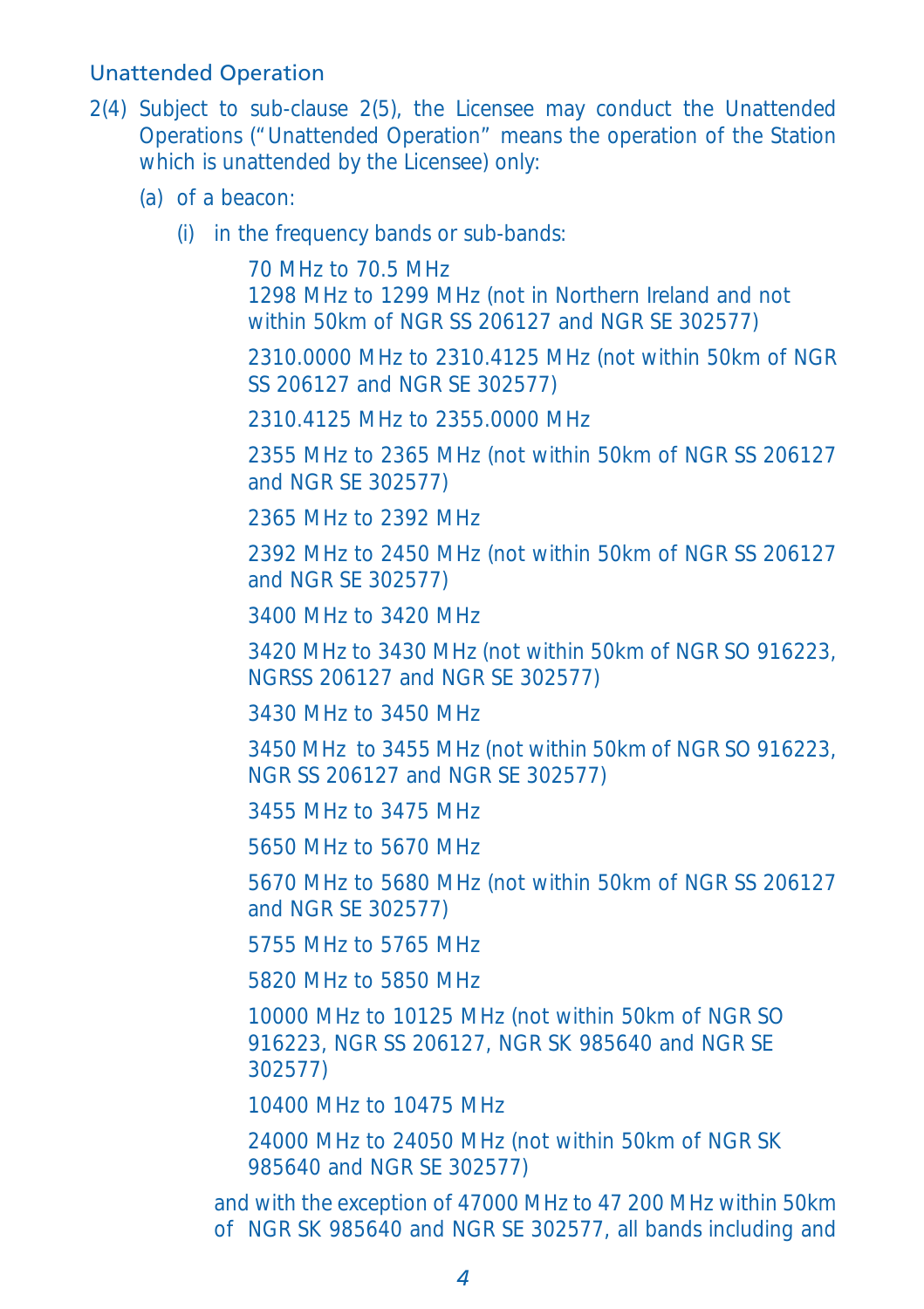above 47000 MHz specified in the first column of the Schedule, with a maximum power level of 14dBW erp pep, or;

(ii) for the purpose of direction finding competitions, on 1.96 MHz with a bandwidth not exceeding 12.5 kHz and in the frequency bands:

> 28.0 MHz to 29.7 MHz (not within 50km of NGR SK 985640); or

144 MHz to 146 MHz (not within 50km of NGR TA 012869),

with a maximum power level of 14 dBW erp pep which is capable of transmitting the call sign of the Licensee periodically (in accordance with clause 7) and capable of being switched off within two hours of a demand to close down given by a person authorised by the Secretary of State;

(b) of a low power device to control apparatus at the Main Station Address or at a Temporary Location by remote control, in the frequency bands or sub-bands:

> 70 MHz to 70.5 MHz 432.5000 MHz to 432.5875 MHz

1298 MHz to 1299 MHz (not in Northern Ireland and not within 50km of NGR SS 206127 and NGR SE 302577)

2310.0000 MHz to 2310.4125 MHz (not within 50km of NGR SS 206127 and NGR SE 302577)

2310.4125 MHz to 2355.0000 MHz

2355 MHz to 2365 MHz (not within 50km of NGR SS 206127 and NGR SE 302577)

2365 MHz to 2392 MHz

2392 MHz to 2450 MHz (not within 50km of NGR SS 206127 and NGR SE 302577)

3400 MHz to 3420 MHz

3420 MHz to 3430 MHz (not within 50km of NGR SO 916223, NGR SS 206127 and NGR SE 302577)

3430 MHz to 3450 MHz

3450 MHz to 3455 MHz (not within 50km of NGR SO 916223, NGR SS 206127 and NGR SE 302577)

3455 MHz to 3475 MHz

5650 MHz to 5670 MHz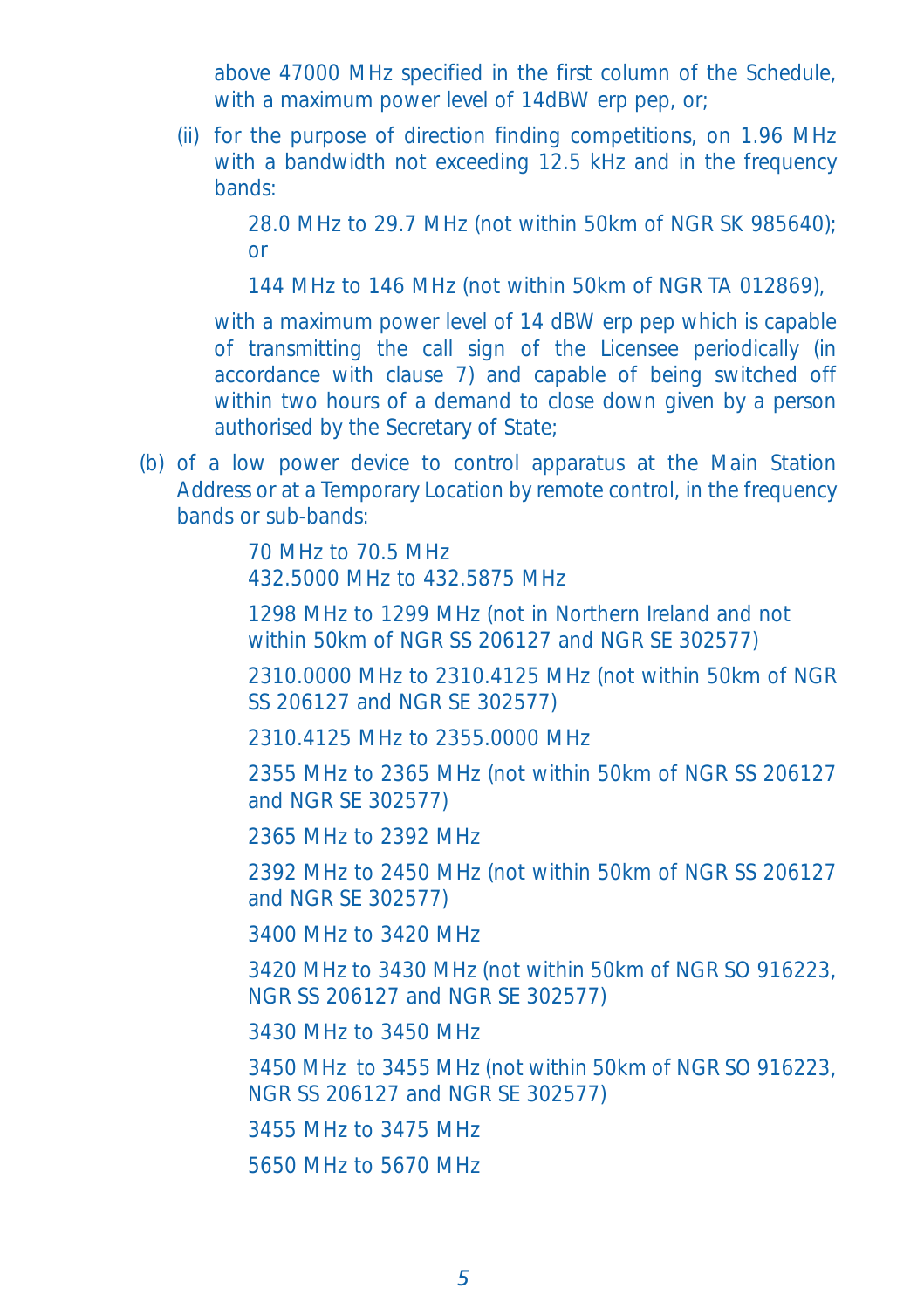5670 MHz to 5680 MHz (not within 50km of NGR SS 206127 and NGR SE 302577)

5755 MHz to 5765 MHz

5820 MHz to 5850 MHz

10000 MHz to 10125 MHz (not within 50km of NGR SO 916223, NGR SS 206127, NGR SK 985640 and NGR SE 302577)

10400 MHz to 10475 MHz

24000 MHz to 24050 MHz (not within 50km of NGR SK 985640 and NGR SE 302577)

and with the exception of 47000 MHz to 47 200 MHz within 50km of NGR SK 985640 and NGR SE 302577, all bands including and above 47000 MHz, specified in the first column of the Schedule, with a maximum power level of -20 dBW erp pep, under all reasonably foreseeable operational conditions, in such a way that no electromagnetic energy capable of reception by any station or apparatus outside the boundary of the premises in which the Station is situated is emitted from the Station: or

- (c) by digital communications at the Main Station Address or at a Temporary Location:
	- (i) in the frequency band:

50 MHz to 51 MHz (not within 50km of NGR SE 302577)

with a maximum power level of 10 dBW erp pep, or

(ii) on the spot frequencies:

70.3125 MHz 70.3250 MHz 70.4875 MHz

with a bandwidth not exceeding 25 kHz; or

(iii) in the frequency bands or sub-bands:

144 MHz to 146 MHz (not within 50km of NGR TA 012869)

1299 MHz to 1300 MHz (not in Northern Ireland and not within 50km of NGR SS 206127 and NGR SE 302577

2310.0000 MHz to 2310.4125 MHz (not within 50km of NGR SS 206127 and NGR SE 302577)

2310.4125 MHz to 2355.0000 MHz

2355 MHz to 2365 MHz (not within 50km of NGR SS 206127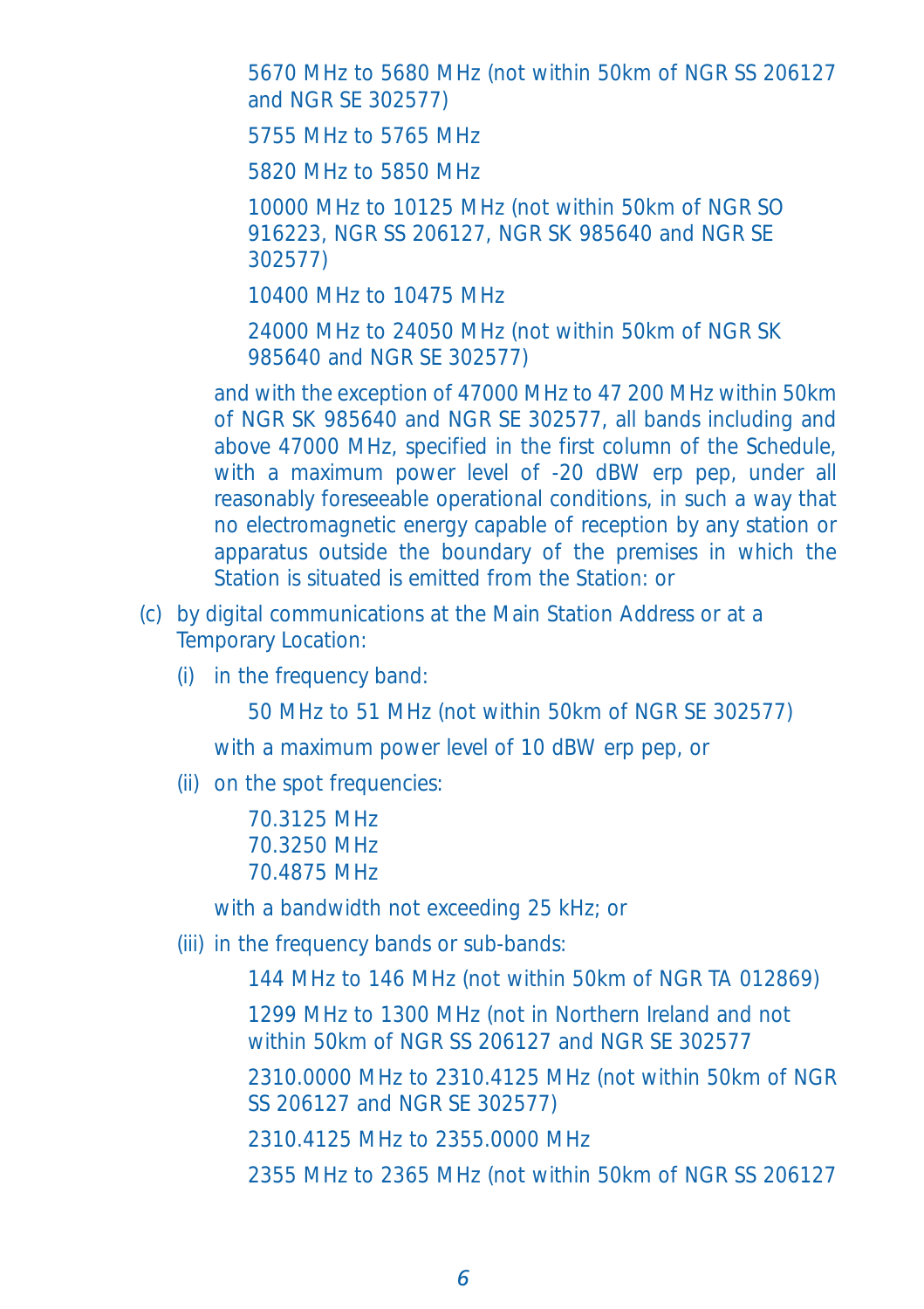and NGR SE 302577)

2365 MHz to 2392 MHz

2392 MHz to 2450 MHz (not within 50km of NGR SS 206127 and NGR SE 302577)

3400 MHz to 3420 MHz

3420 MHz to 3430 MHz (not within 50km of NGR SO 916223, NGR SS 206127 and NGR SE 302577)

3430 MHz to 3450 MHz

3450 MHz to 3455 MHz (not within 50km of NGR SO 916223, NGR SS 206127 and NGR SE 302577)

3455 MHz to 3475 MHz

5650 MHz to 5670 MHz

5670 MHz to 5680 MHz (not within 50km of NGR SS 206127 and NGR SE 302577)

5755 MHz to 5765 MHz

5820 MHz to 5850 MHz

10000 MHz to 10125 MHz (not within 50km of NGR SO 916223, NGR SS 206127, NGR SK 985640 and NGR SE 302577)

10400 MHz to 10475 MHz

24000 MHz to 24050 MHz (not within 50km of NGR SK 985640 and NGR SE 302577)

and with the exception of 47000 MHz to 47 200 MHz within 50km of NGR SK 985640 and NGR SE 302577, all bands including and above 47000 MHz, specified in the first column of the Schedule with a maximum power level of 14 dBW erp pep.

2(5) With the exception of sub-clause 2(5A) the Licensee shall not conduct the Unattended Operation of a beacon or of digital communications unless he has given at least 7 days written notice of the location, period of operation, frequency, power (dBW), identity of other users of wireless telegraphy who share the site and shut down procedures to the Operations Manager of the local office of the Radiocommunications Agency in whose area the operation is to take place. The Operations Manager may, before the commencement of operation, prohibit the Unattended Operation or allow the operation on compliance with the conditions which he may specify.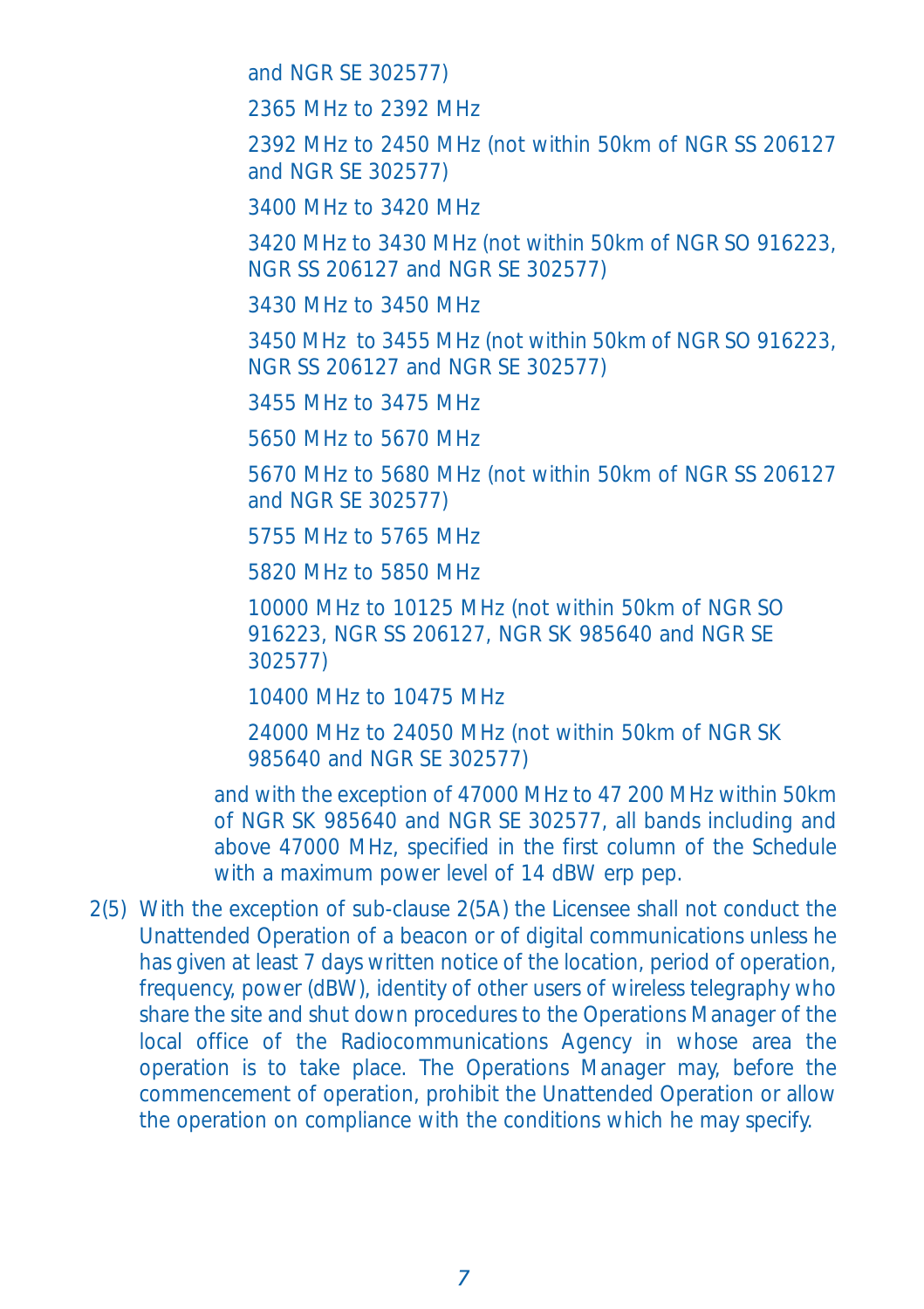- 2(5A)The Licensee may transmit on an unattended basis using automatic position reporting software on a spot frequency of 144.800 MHz at any one temporary location not within 50km of NGR TA 012869. The maximum permitted period of unattended operation is 30 minutes and the Licensee must be present to activate and deactivate transmissions. The maximum permitted power level is 14 dBW erp.
- 2(6) The Licensee is not required to log the operation of a low power device under sub-clause 2(4) (b), although he shall log the operation of the Station in accordance with clause 6

# Pulse emissions

- 2(7) The Licensee shall not use pulse emissions:
	- (a) on frequency bands below 1000 MHz;
	- (b) with a peakpower level which exceeds the Peak Envelope Power (PEP) level specified in the fourth column of the Schedule.

#### **Operators**

- 2(8) The Licensee shall operate or permit the operation of the Station only under the terms and limitations of this Licence and the Station shall be operated only:
	- (a) by the Licensee personally (except in the case of Unattended Operations under sub-clause 2(4)); or
	- (b) in the presence of and under the direct supervision of the Licensee:
		- (i) by a person who holds a current United Kingdom Amateur Radio Licence,
		- (ii) by any person:
			- (aa) who does not fall within sub-clauses (i), (iii) or (iv);
			- (bb) whom the Licensee has reasonable grounds to believe is not a disqualified person; and
			- (cc) who either holds a Radio Amateurs' Examination Certificate or a Novice Radio Amateurs' Examination Certificate issued by the City and Guilds of London Institute or an Amateur Radio Certificate issued by the Secretary of State; or
		- (iii) by any licensed radio amateur from any other country, or
		- (iv) by a representative of a User Service in accordance with sub-clause  $1(2)$ .
- 2(9) In this clause 2, a "disqualified person" means any person:
	- (a) whose United Kingdom Amateur Radio Licence is currently revoked or varied as a result of revocation action;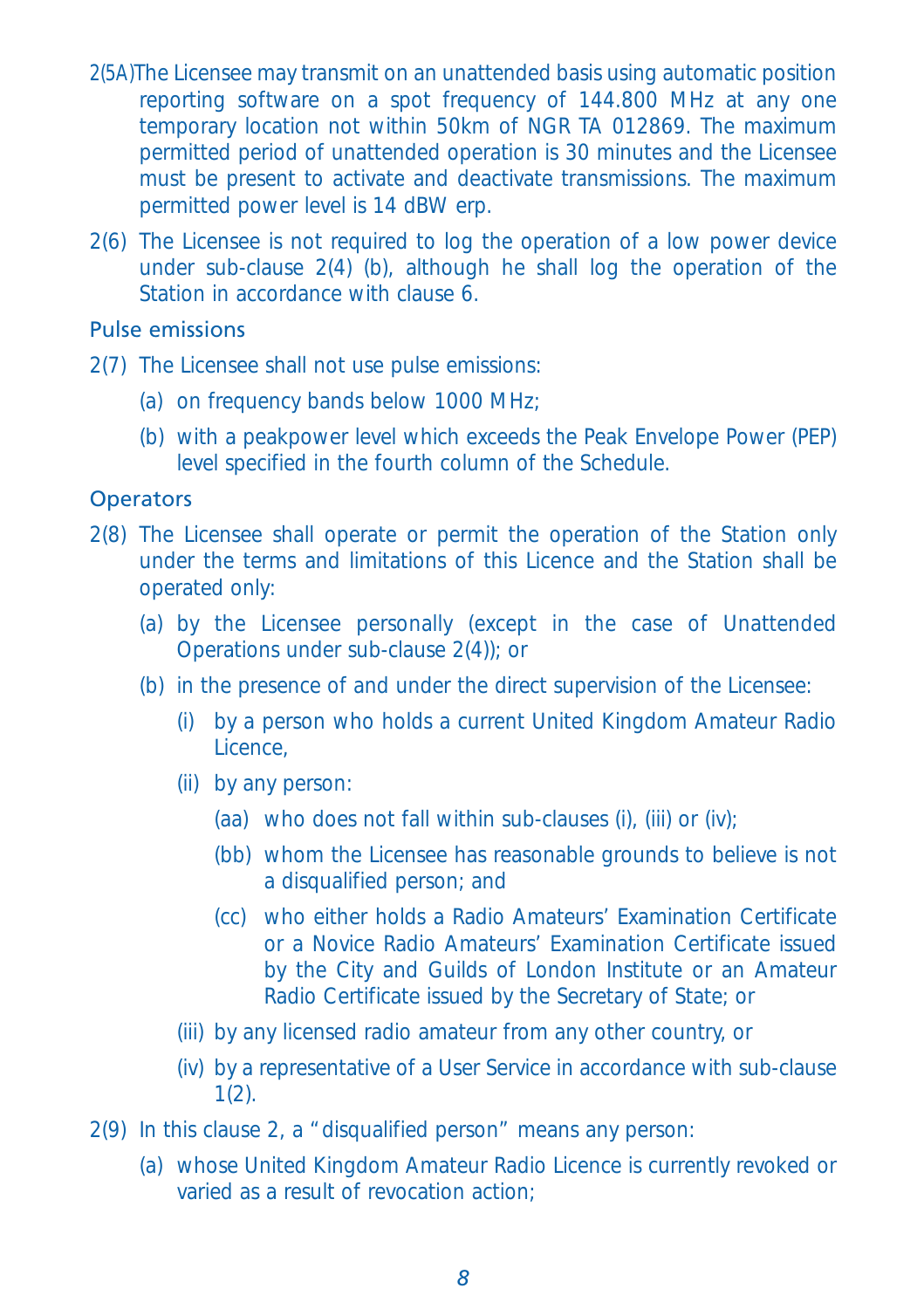- (b) whose last application for an Amateur Radio Licence was refused as a result of revocation action; or
- (c) who, in the last six months, has been convicted of an offence under the Wireless Telegraphy Acts.
- 2(10) If this Licence is issued to the Licensee for use on behalf of a club, then the Licensee may:
	- (a) in the case of an Amateur Radio Licence (A), authorise any club member who holds an Amateur Radio Licence (A) to use and supervise the operation of the Station on his behalf under this Licence. In the case of an Amateur Radio Licence (A/B), authorise any club member who holds an Amateur Radio Licence (A/B) or (A) to use and supervise the operation of the Station on his behalf under this licence. In the case of an Amateur Radio Licence (B), authorise any club member who holds an Amateur Radio Licence (A) or (B) to use and supervise the operation of the Station on his behalf under this Licence;
	- (b) permit a non-licensed person to speak into the microphone in accordance with sub-clause 1(8) provided the Station is operated by an Authorised Club Member.
- 2(11) The Licensee may permit any person to type the Message of the Licensee for transmission by the Licensee from the Station.

### Vessels

- 2(12) On a Vessel, the Licensee shall:
	- (a) install, use or make changes to the Station only with the written permission of the Vessel's master; and
	- (b) observe radio silence on the advice of the Vessel's master.
- 2(13) When on a Vessel in international waters, the Licensee shall use only those frequency bands which, in accordance with the Radio Regulations, have an allocation to the amateur service in the International Telecommunication Union (ITU) region being visited.

#### Aircraft

2(14) The Licensee shall not establish or use the Station in any aircraft or other airborne vehicle.

#### **Other requirements**

- 3(1) The Licensee shall hold:
	- (a) a Radio Amateurs' Examination Certificate issued by the City and Guilds of London Institute; and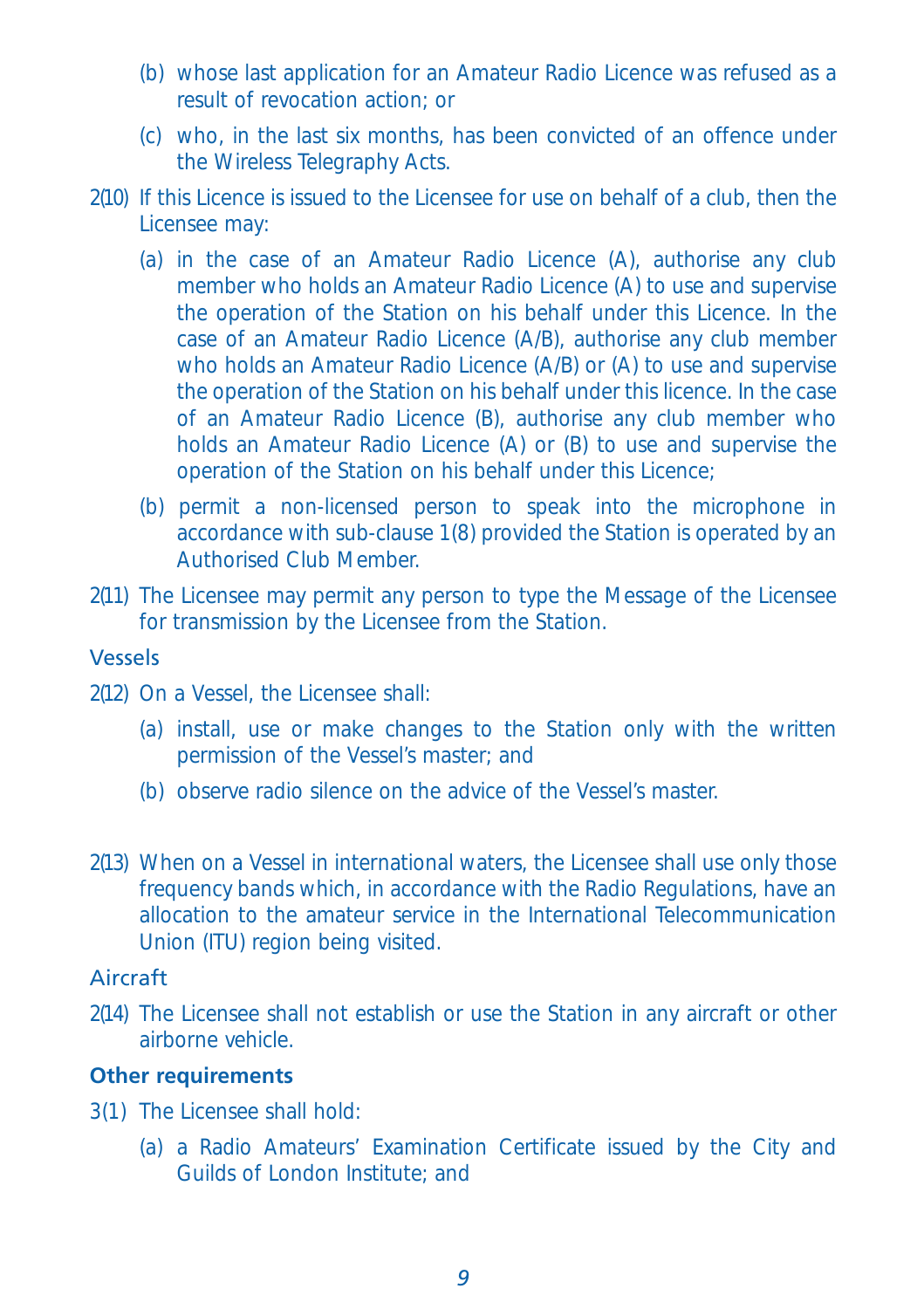- (b) in the case of an Amateur Radio Licence (A), either an Amateur Radio Certificate issued by the Secretary of State or a twelve words per minute Amateur Morse Test Pass Slip issued on behalf of the Secretary of State; and
- (c) in the case of an Amateur Radio Licence (A/B), a 5 words per minute Amateur Morse Test Pass Slip issued on behalf of the Secretary of State; or
- (d) any other qualification recognised by the Secretary of State.
- 3(2) The Licensee shall comply with:
	- (a) the relevant provisions of the Telecommunication Convention and Radio Regulations unless such compliance would result in a breach of the Licence; and
	- (b) all relevant statutory enactments including (without limiting the generality of the foregoing) the Act, the Wireless Telegraphy Act 1967 and the Telecommunications Act 1984.
- 3(3) The Licensee shall:
	- (a) have no pecuniary interest (direct or indirect) in any operations conducted under this Licence; and
	- (b) except as provided by sub-clauses 1(2) and (3) and except in the case of activities on behalf of a non-profit organisation established for the furtherance of amateur radio, not use the Station for business, advertisement or propaganda purposes including (without limiting the generality of the foregoing) the sending of news or messages of, or on behalf of, or for the benefit or information of, any social, political, religious or commercial organisation.

## **Apparatus**

- 4(1) The Licensee shall ensure that:
	- (a) the emitted frequency of the apparatus comprised in the Station is as stable and as free from Unwanted Emissions as the state of technical development for amateur radio apparatus reasonably permits; and
	- (b) whatever class of emission is in use, the bandwidth occupied by the emission is such that not more than 1% of the mean power of the transmission (not including the power contained in spurious emissions) falls outside the frequency band.
- 4(2) Notwithstanding any other term of this Licence, the Licensee shall ensure that the apparatus comprised in the Station is designed and constructed, and maintained and used, so that its use does not cause any undue interference to any wireless telegraphy.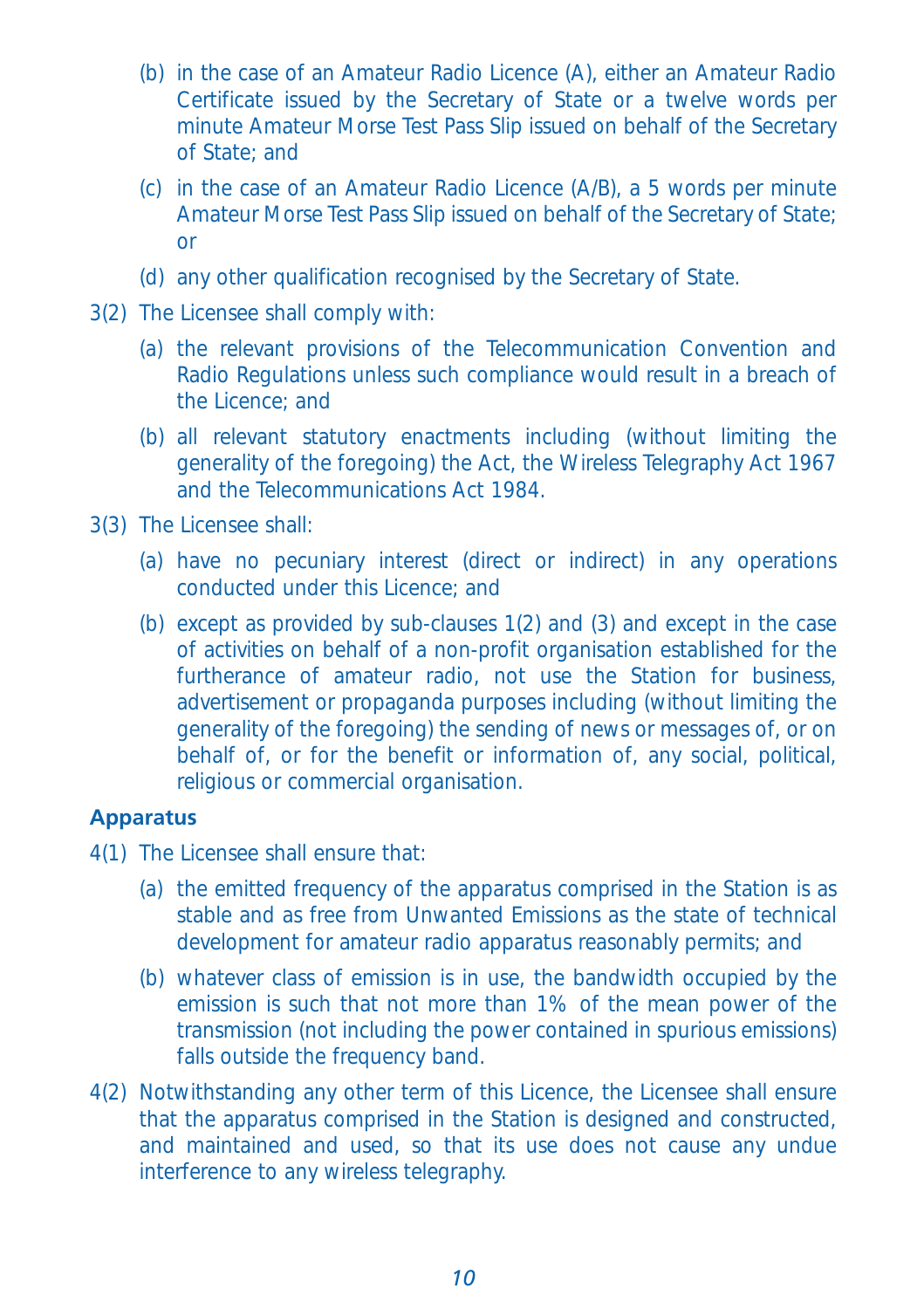- 4(3) If any undue interference to wireless telegraphy is caused by the radiation of Unwanted Emissions or the field strength of electromagnetic energy radiated from the Station, then the Licensee shall suppress the Unwanted Emissions or reduce the level of the field strength to the degree satisfactory to the Secretary of State.
- 4(4) The Licensee shall conduct tests from time to time to ensure that the requirements of this clause 4 are met.
- 4(5) The Station shall be capable of receiving Messages on the same frequencies and with the same classes of emission in use for the transmission of Messages by the Station.

#### **Recorded or retransmitted Messages**

- 5(1) The Licensee may record and retransmit Messages addressed to the Licensee from other licensed amateurs:
	- (a) with whom the Licensee is in direct communication; or
	- (b) which are intended for retransmission to a specified licensed amateur.
- 5(2) The Licensee may send Messages by (or as part of) the intermediate relaying of the Messages to or from other licensed amateurs.
- 5(3) When recording and retransmitting the Message of another licensed amateur, if the Licensee also records and retransmits the call sign of the licensed amateur, then the Licensee shall transmit the call sign in such a way that the origin of the Message and the origin of the retransmission are clear.
- 5(4) When operating under sub-clauses 5(1)(b) and (2), the Licensee is not responsible for the content of Messages sent by digital communications which did not originate at the Station when he could not reasonably be expected to review their content (and did not review their content) before relaying them.
- 5(5) Notwithstanding sub-clauses 5(1) and (2), the Licensee shall not operate the station as:
	- (a) a mailbox or bulletin board (each being a device which stores, in a readable form, complete messages, which are not to or from the Licensee, for re-transmission on behalf of other licensed amateurs); or
	- (b) a telephony repeater (a facility which receives and simultaneously retransmits Messages by telephony for or on behalf of other licensed amateurs).

# **Log**

6(1) Subject to sub-clause 2(6), the Licensee shall keep a permanent record (the "Log") of all wireless telegraphy transmissions at the Main Station Address and all Temporary Locations showing: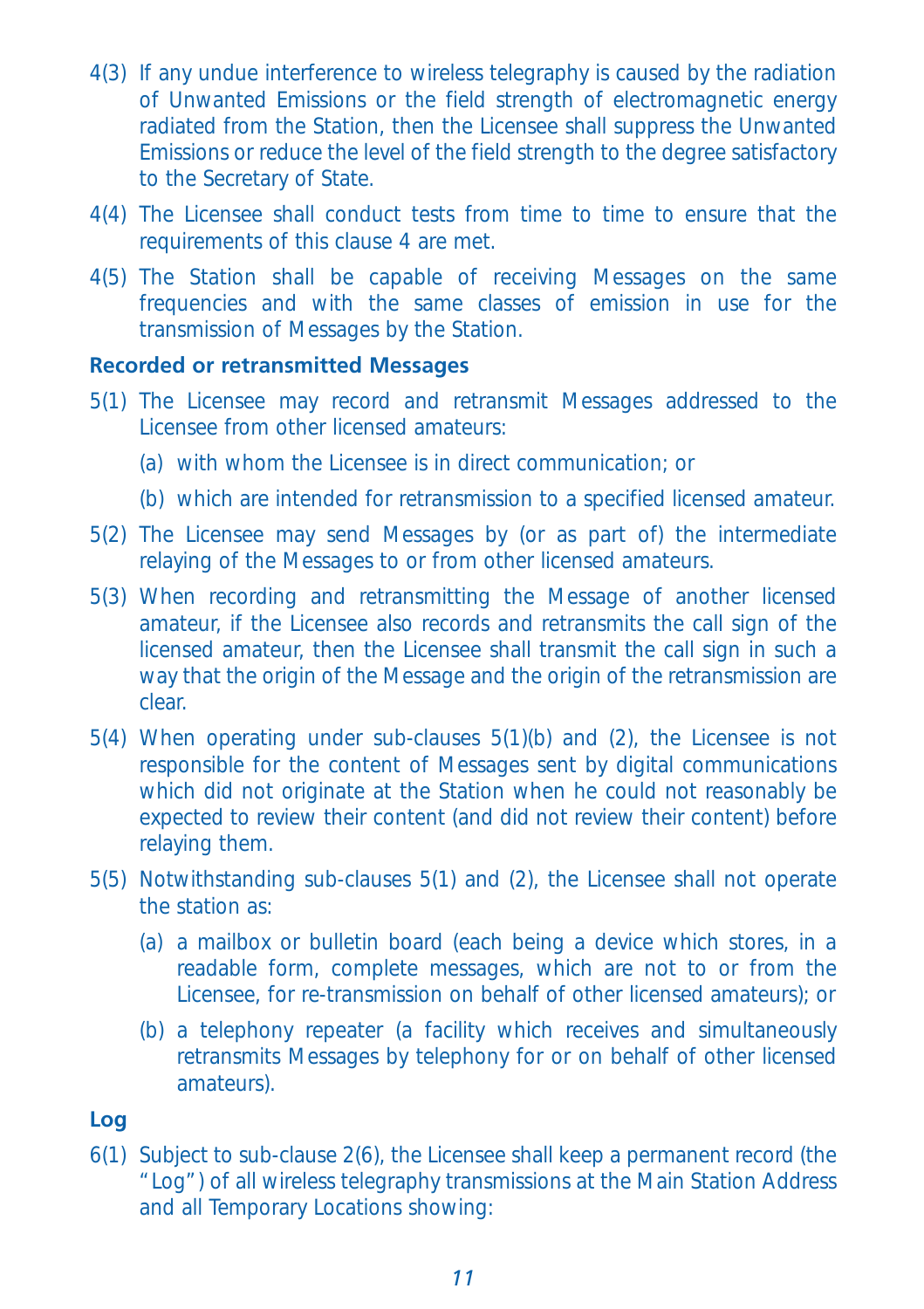- (a) dates of transmission;
- (b) the times (in Co-ordinated Universal Time (UTC)) during each day of:
	- (i) the first and last transmissions from the Station (except when using automatic operations involving digital communications), or
	- (ii) switching the Station on and off for the purpose of enabling transmissions (when using automatic operations involving digital communications), and changing the frequency band, class of emission or power;
- (c) frequency band of transmission or, in an Unattended Operation, the specific frequency employed;
- (d) class of emission;
- (e) power (or power level in dBW);
- (f) initial calls ("CQ" calls) (whether or not they are answered);
- (g) except during automatic operations involving digital communications, the callsign of licensed amateurs or licensed amateur stations with which communications have been established (not including those amateurs or stations which form part of the intermediate relay of Messages);
- (h) details of tests carried out in accordance with sub-clause 4(4); and
- (i) location when the station is operated at a Temporary Location.
- 6(2) The Log shall be written in a book or maintained on a magnetic tape, disc or other electronic storage medium. If the Log is maintained on an electronic storage medium the means to view the Log and produce a hard copy shall be kept readily available at the Main Station Address.
- 6(3) Where the Log is maintained:
	- (a) in a book, the book shall not be loose-leaf and no gaps shall be left between the entries;
	- (b) on a magnetic tape, disc or other electronic storage medium, the magnetic tape, disc or electronic storage medium shall be used only to keep the Log.
- 6(4) The Licensee shall keep the Log for inspection by a person authorised by the Secretary of State for at least six months from the date of the last entry whether or not this Licence has expired or been revoked. If the Log is maintained on an electronic storage medium the Licensee shall provide the person authorised by the Secretary of State with either a hard copy of the Log or the original Log or a duplicate copy thereof on the medium on which it is kept to take away together with a hard copy as soon as reasonably practicable thereafter, if requested to do so.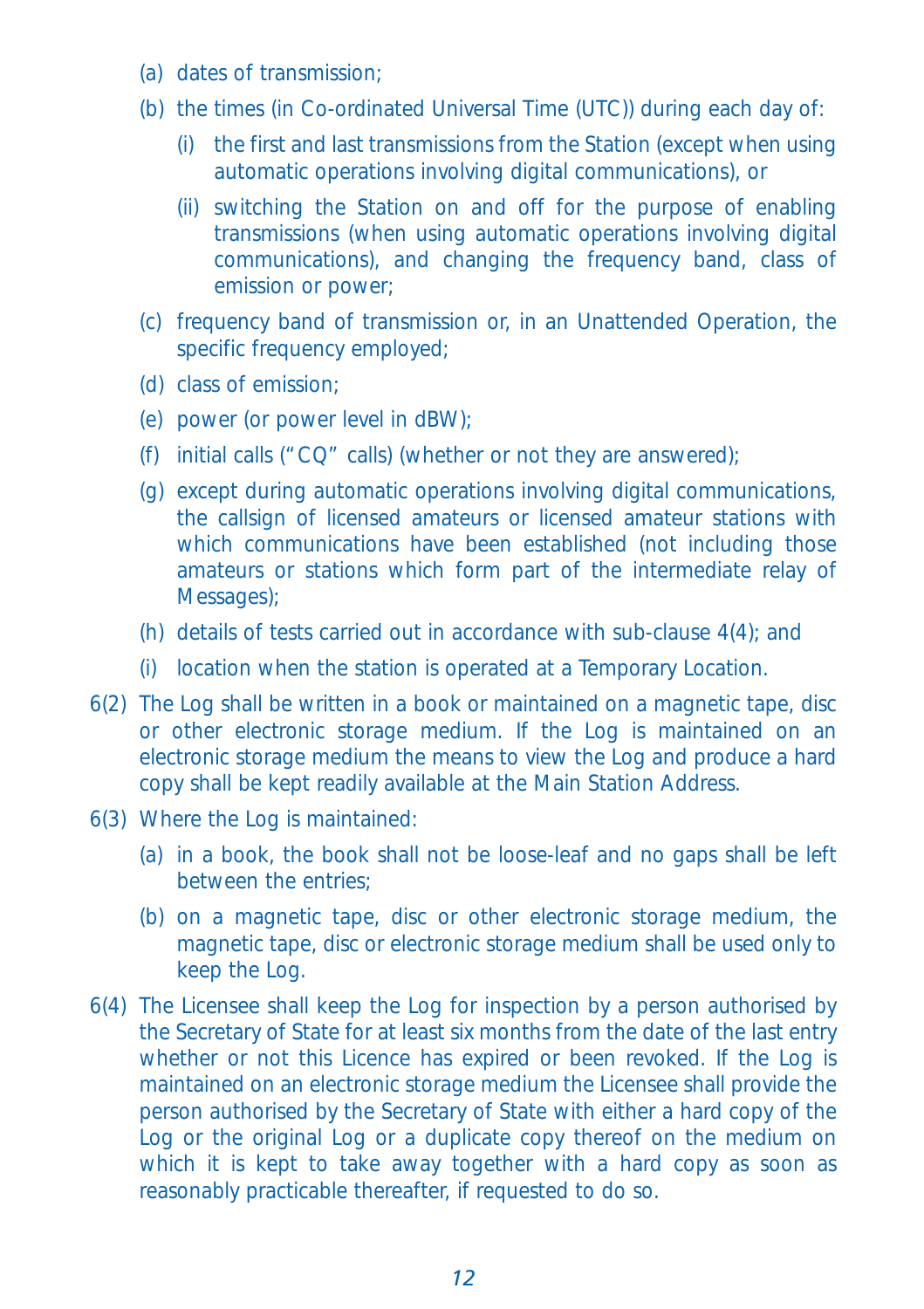6(5) When a person authorised by the Secretary of State requires additional matters to be recorded, the Licensee shall record those additional matters in the Log for the period specified by that person.

## **Identification**

- 7(1) subject to sub-clause (lA) below, which does not apply to operation via repeaters during transmissions, the Licensee shall transmit the callsign specified in the Validation Document:
	- (a) during initial calls ("CQ" calls);
	- (b) at the beginning and at the end of each period of communication with a licensed amateur and when the period of communication is longer than 15 minutes, at the end of each interval of 15 minutes;
	- (c) at the beginning of transmission on a new frequency (whenever the frequency of transmission is changed);
	- (d) by the same type of transmission that is being used for the communication;
	- (e) on the same carrier frequency that is being used for the communication; and
	- (f) by morse telegraphy or telephony, at the end of each 30 minute period during which transmissions are sent from the Station (unless already transmitting in morse telegraphy or telephony). If the Licensee is conducting automatic operations involving digital communications then he shall transmit the callsign under this sub-clause at a maximum speed of 20 words per minute.
- 7(1A) Where the Licensee is intending to operate within a net pursuant to subclause 1(7)(c), the Licensee shall observe the following requirements in relation to the transmission of his callsign:
	- (a) he shall transmit his callsign when he first joins the net and on leaving it;
	- (b) subject to sub-clause 7(c) below, whilst participating in the net, he shall not be obliged to transmit his callsign when making contact with other participants;
	- (c) whilst participating in the net, he shall transmit his callsign;
		- (i) when 15 minutes have elapsed since the last transmission of his callsign; or
		- (ii) if he has not transmitted speech before 15 minutes have elapsed since such transmission, on the first occasion thereafter on which he transmits speech.
- 7(2) When another person is using the Station under the Licence in accordance with sub-clause 2(8) (b), the Licensee shall ensure that the callsign specified in the Validation Document is transmitted in accordance with sub-clause 7(1).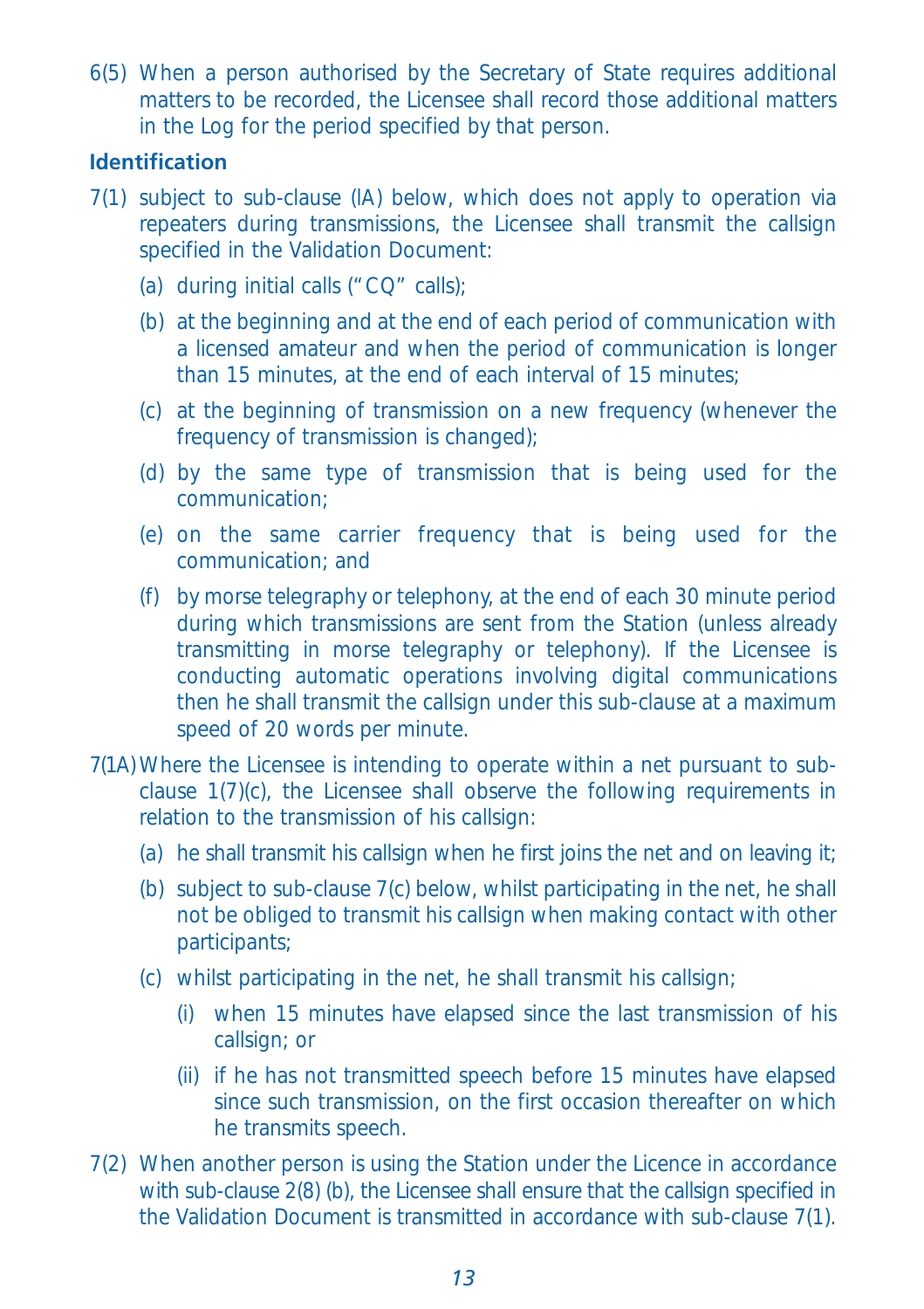- 7(3) At a Temporary Location, the Licensee shall:
	- (a) use the suffix "/P" with his call sign and give the location of the Station every 30 minutes to an accuracy of at least 5km by a generally used identifier [for guidance see note (v) to this Booklet], or
	- (b) give prior written notice of the location to the Operations Manager of the local office of the Radiocommunications Agency in whose area the operation is to take place.
- 7(4) When Mobile, the Licensee shall use the suffix "/M" and when Maritime Mobile, the suffix "/MM".
- 7(5) When away from the Main Station Address, the Licensee shall use the appropriate Regional Secondary Locator specified in note (w) to this **Booklet**
- 7(6) When operating a low power device under sub-clause 2(4) (b), this clause 7 shall not apply to the operation of the low power device (although this clause 7 shall continue to apply to the operation of the Station).
- 7(7) If this License is held on behalf of a club, the Licensee shall use the callsign specified in the Validation Document. If the Licensee is operating under sub-clause 1(8), then the club regional secondary locators specified in note (w) to this Booklet must be used.
- 7(8) The Secretary of State reserves the right to release details of the callsign of the Licensee specified in the Validation Document to third parties so that the callsign may be published in call books compiled by third parties, either in written form or in the form of "read only" computer disks.

# **Inspection and close down**

- 8(1) The Licensee shall permit a person authorised by the Secretary of State:
	- (a) to have access to the Station, and
	- (b) to inspect the Licence and Log and to inspect the apparatus of the Station at any and all reasonable times (or when, in the opinion of the Secretary of State, an urgent situation exists, at any time) for the purpose of verifying compliance with the terms of the Licence.
- 8(2) When, in the opinion of the Secretary of State:
	- (a) the Licensee is in breach of the Licence; and
	- (b) the breach justifies immediate restriction or close down, the Licensee shall restrict the operation of, or close down and cease to operate, the Station (or any apparatus comprised in the Station) forthwith in accordance with the demand of a person authorised by the Secretary of State for the temporary period specified in the demand.
- 8(3) When Maritime Mobile, the Licensee shall cease to operate the Station on the demand of the Vessel's master.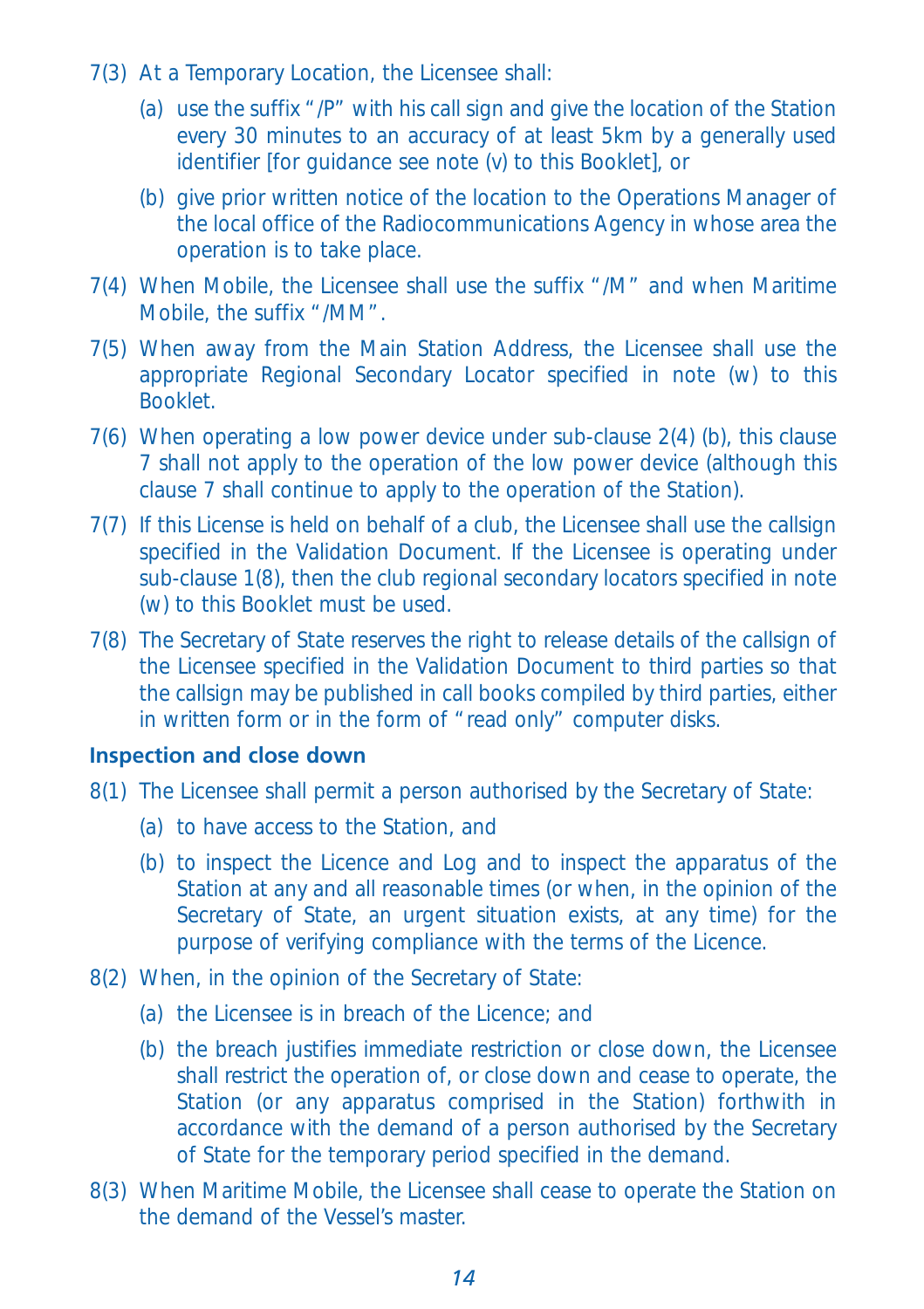8(4) For the purposes of sub-section 1(4) of the Act, this Licence may be revoked, or its terms, provisions or limitations varied, by a notice in writing of the Secretary of State served on the Licensee, or by a general notice addressed to all holders of an Amateur Radio Licence (A) or Amateur Radio Licence (B) published in the London, Edinburgh and Belfast Gazettes or broadcast nationally by the British Broadcasting Corporation.

#### **Period of Licence and fees due**

- 9(1) Subject to the payment of the fee in the manner indicated in sub-clause 9(2), this Licence shall continue in force from year to year unless revoked by the Secretary of State.
- 9(2) The Licensee shall pay to the Secretary of State before the anniversary date of the Date of Issue in each year, the fee on renewal prescribed by the Regulations for the time being in force under sub-section 2(1) of the Act, and on the payment of the fee the Secretary of State will issue to the Licensee a document in the form of the title page of this Licence (the "Validation Document") which will indicate the next date for renewal.
- 9(3) If the Licensee does not pay the fee in the manner described in sub-clause 9(2), then the Licence shall expire at the end of the day before the relevant anniversary date of the Date of Issue.
- 9(4) The Licensee shall surrender the Validation Document to the Secretary of State forthwith upon the revocation of the Licence. The Secretary of State reserves the right to publish the name and callsign of the Licensee if the Licence is revoked.
- 9(5) Any licence, however described, which the Secretary of State has previously granted to the Licensee under the Act in respect of the Station is revoked.
- 9(6) Sub-clauses 9(1), (2) and (3) do not apply to a temporary licence.

## **Operations by CEPT Amateurs in accordance with CEPT Recommendation TIR 61-01**

- 10 The following additional provisions apply to licensed non-resident amateurs temporarily visiting and operating wireless telegraphy apparatus in the United Kingdom in accordance with CEPT Recommendation T/R 61- 01, as enabled by statutory instrument ("CEPT Amateurs") unless the individual is a disqualified person as defined in sub-clause 2(9) of the Booklet.
- 10(1) CEPT Amateurs may operate in the United Kingdom under a CEPT equivalent licence which is:
	- (a) valid and in force;
	- (b) not temporary; and
	- (c) issued by an administration which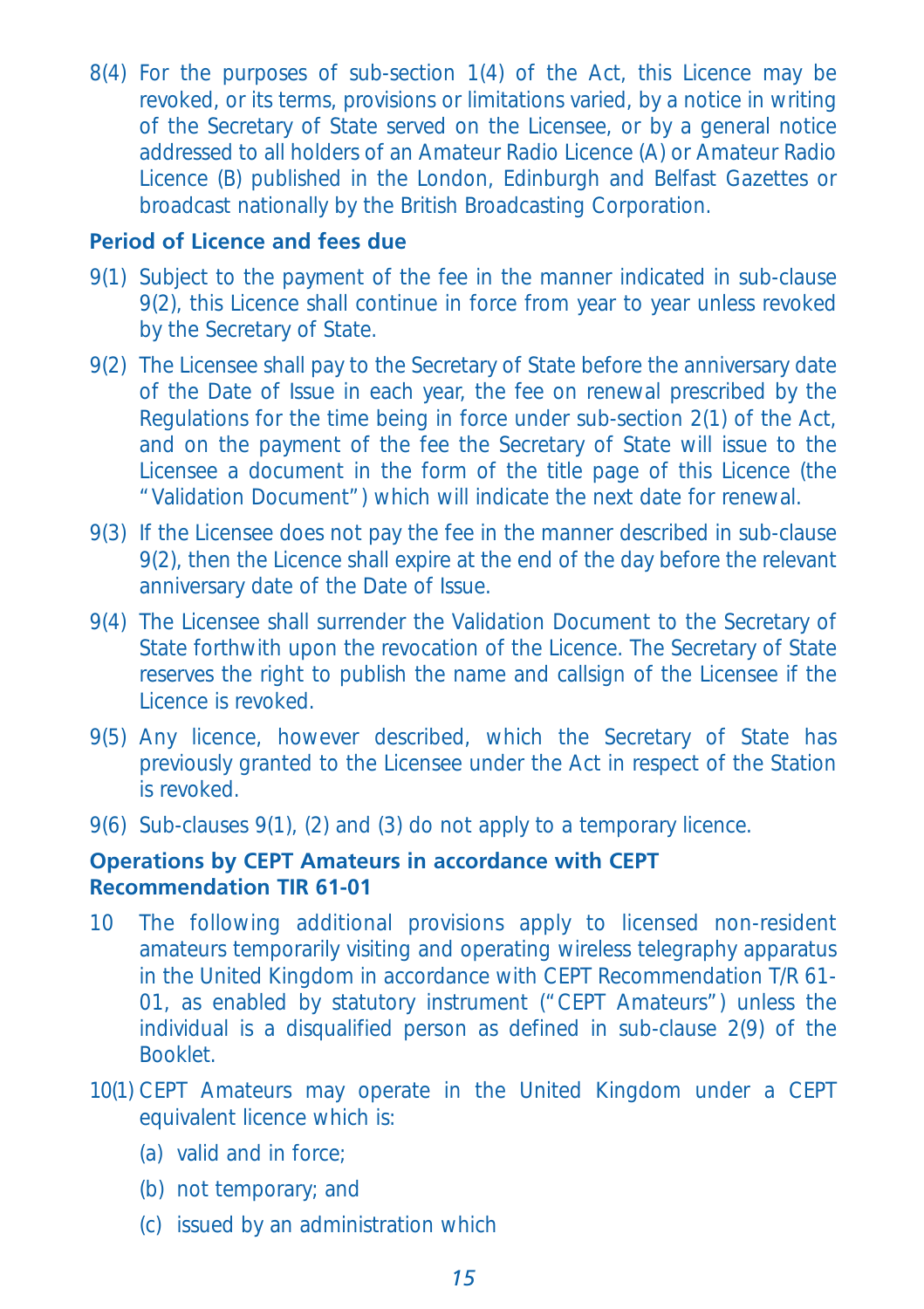- (i) has implemented CEPT Recommendation T/R 61-01, and
- (ii) permits persons licensed to use amateur stations under section 1 of the Act to use such stations in its territory (with or without conditions) without making application in that behalf.

10(2) CEPT Amateurs shall transmit their home callsign after:

- (a) the United Kingdom callsign prefix "M";
- (b) followed by the appropriate Regional Secondary Locator (if any); and
- (c) followed by the symbol "/"

[for guidance see note (w) to this Booklet].

10(3) Subject to this clause 10, CEPT Amateurs shall comply with:

- (a) the terms of their CEPT equivalent licence, unless such compliance would result in a breach of the requirements of the United Kingdom;
- (b) this Terms, Provisions and Limitations Booklet BR68 (insofar as its terms and limitations may reasonably be applied); and
- (c) the relevant provisions of CEPT Recommendation T/R 61-01.
- 10(4) CEPT Amateurs who possess the equivalent of a CEPT Class 2 licence shall use only those frequencies above 30 MHz specified in the first column of the Schedule.
- 10(5) CEPT Amateurs shall operate only:
	- (a) a mobile or a portable station (which includes a station powered from the mains electricity at a temporary fixed location such as an hotel); or
	- (b) the Station of an amateur licensed under the Act.

#### **Operations by the Licensee in accordance with CEPT Recommendation TIR 61-01**

11 Subject to sub-clause 11(2), the Licensee may operate in countries which have implemented CEPT Recommendation T/R 61-01 in accordance with the following terms.

11(1) The Licensee shall:

- (a) be a temporary visitor and non-resident in the host country;
- (b) operate only:
	- (i) a mobile or a portable station (which includes a station powered from the mains electricity at a temporary fixed location such as an hotel), or
	- (ii) the station of an amateur licensed by the relevant authority in the host country;
- (c) comply with the requirements applicable to the use of wireless telegraphy apparatus at the location of operation in the host country;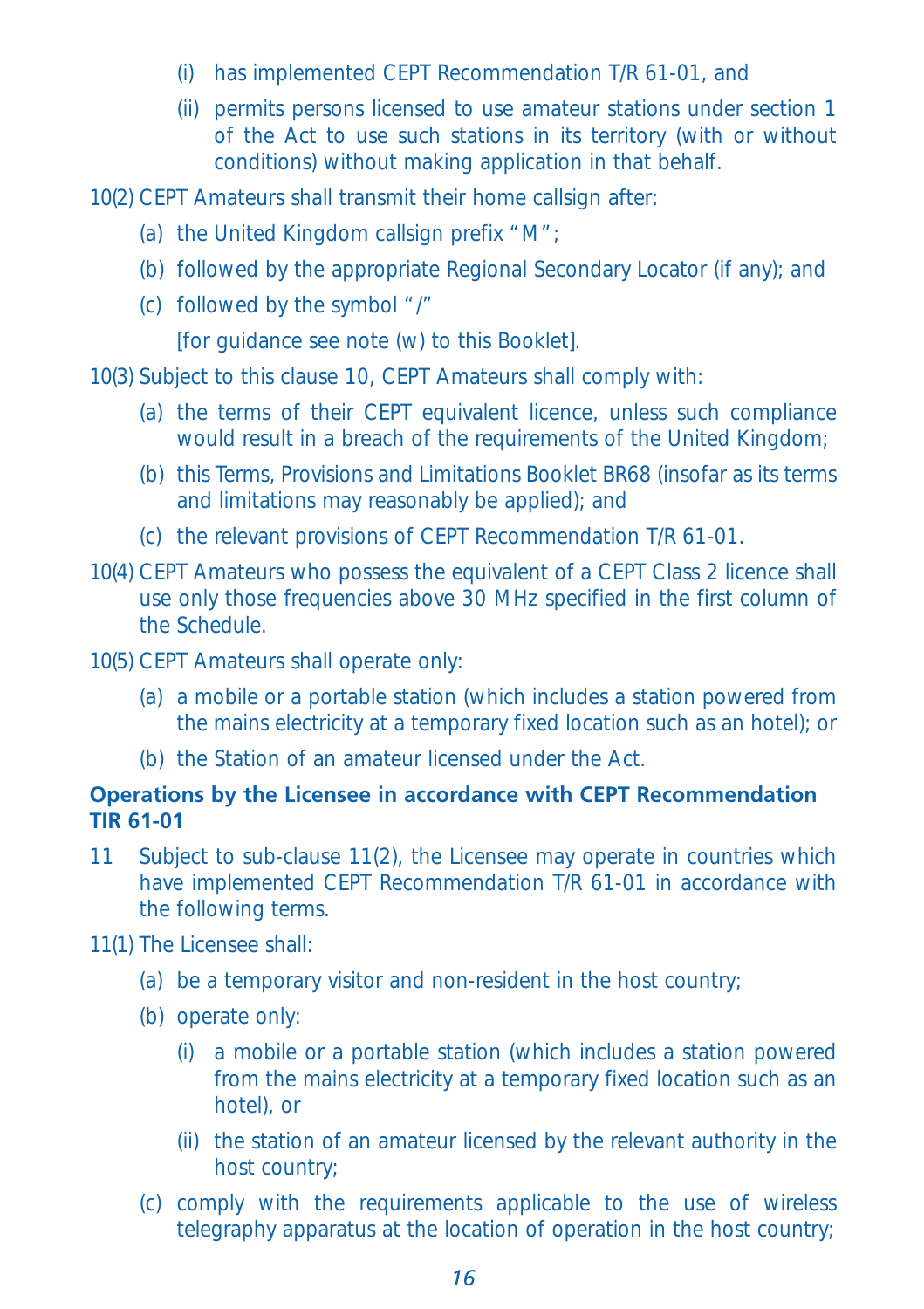- (d) present this Licence upon request to the relevant supervisory authorities in the host country;
- (e) if he possesses an Amateur Radio Licence (A/B) or (B), use only those frequencies above 30 MHz authorised for use by licensed amateurs in the host country;
- (f) unless instructed otherwise by the host country, use his home callsign after the appropriate host country callsign prefix; and
- (g) comply with the relevant provisions of CEPT Recommendation T/R 61-01.
- 11(2) If this Licence is a temporary Licence, then the Licensee shall not operate under this clause 11.

#### **Interpretation**

12(1) In this Licence, unless the context otherwise requires:

- (a) The Interpretation Act 1978 shall apply to this Licence as it applies to an Act of Parliament;
- (b) the expression "Co-ordinated Universal Time" has the same meaning as it has in the Radio Regulations [for guidance see note(s) to this Booklet];
- (c) "Act" means the Wireless Telegraphy Act 1949;
- (d) "At Sea" means in the Tidal Waters or territorial sea of the United Kingdom or in international waters;
- (e) "Authorised Club Member" means where a licence is held on behalf of a club, a member of that club who is suitably licensed and who is authorised by the licensee to use and supervise the use of the Station;
- (f) "CEPT" means the European Conference of Postal and Telecommunications Administrations;
- (g) "Inland Waters" means any canal, river, lake, loch or navigation which is not Tidal Water;
- (h) "Inspect" means examine and test;
- (i) "Licensee" means the licensee named in paragraph (a) of the Validation Document or a CEPT Amateur [as defined in clause 10], as the case may be;
- (j) "Secretary of State" means the Secretary of State for Trade and Industry;
- (k) "Telecommunication Convention" and "Radio Regulations" mean the International Telecommunication Convention and the Radio Regulations thereunder and include any Convention or Regulation which may from time to time be enacted or brought into force in substitution for, in amendment of, or in addition to, the Telecommunication Convention or Radio Regulations;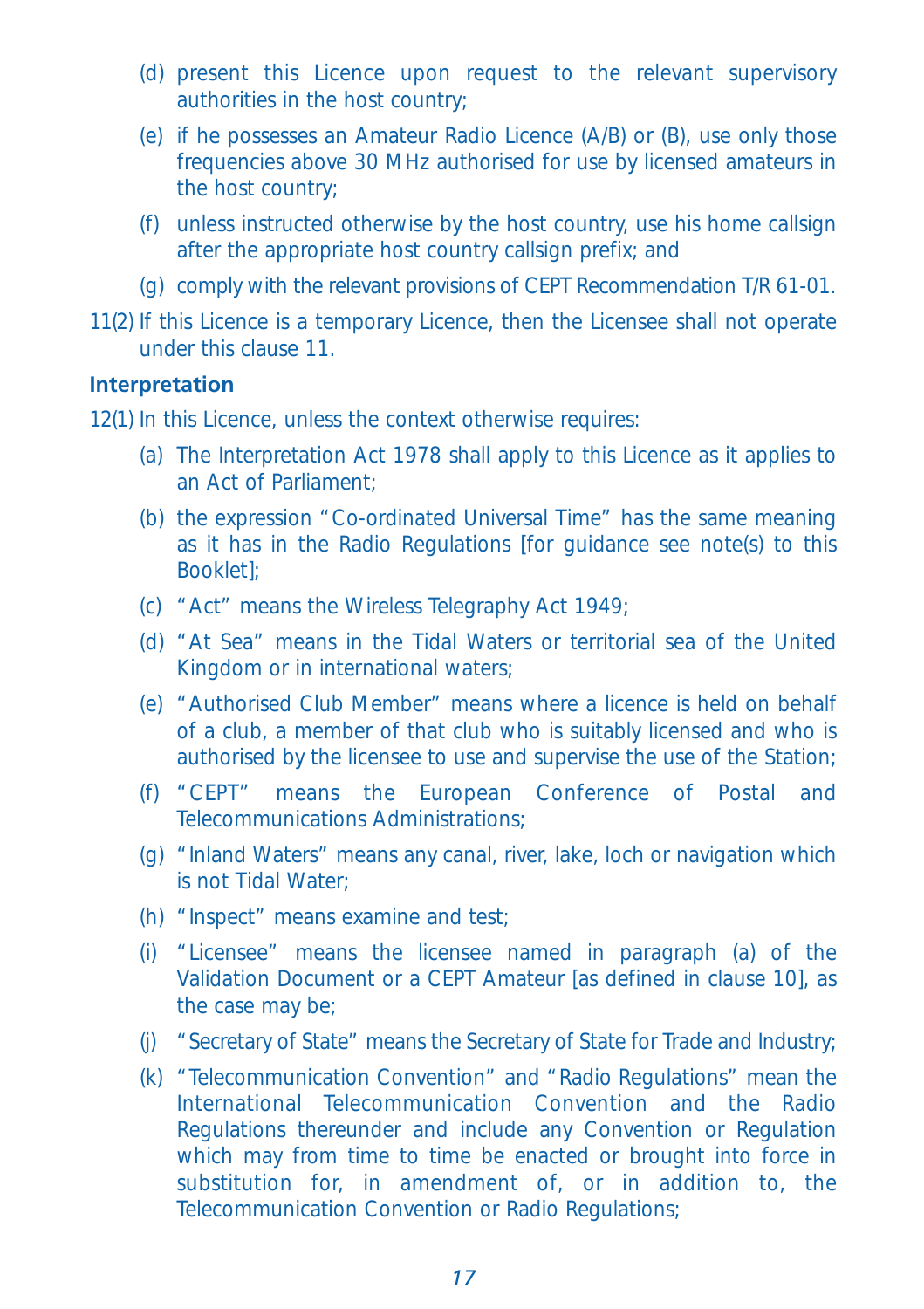- (I) "Tidal Water" means any part of the sea or a river within the ebb and flow of the tide at ordinary spring tides;
- (m) "United Kingdom" means the United Kingdom of Great Britain and Northern Ireland, the Channel Islands and the Isle of Man;
- (n) "Unwanted Emissions" means spurious emissions and out-of-band emissions as defined in the Radio Regulations;
- (o) "User Service" means the British Red Cross Society, the St John Ambulance Brigade, the St Andrew's Ambulance Association, the Chief Emergency Planning Officer ("Chief Emergency Planning Officer" means an Emergency Planning Officer who is not responsible to any higher Emergency Planning Officer, such as a County, Regional or Islands Emergency Planning Officer) or any United Kingdom police force, fire or ambulance service, health authority, government department or public utility; and
- (p) "Vessel" includes a hovercraft and any other floating structure which is capable of being manned.
- 12(2) The Licence consists of the Validation Document, Terms, Provisions and Limitations Booklet BR68, the Schedule to the Booklet and the Notes to the Schedule, as any of them may be varied from time to time.
- 12(3)References to a certificate issued by the Secretary of State include references to a certificate issued or granted by the Secretary of State for the Home Department, the Postmaster General or the Minister of Posts and Telecommunications.
- 12(4) The headings in this Licence are for ease of reference only and shall not affect the interpretation of the Licence.
- 12(5) To the extent that they do not conflict with or are not inconsistent with any of the clauses herein, the Notes to the Schedule to the Booklet and the Notes to the Booklet shall be complied with by the Licensee.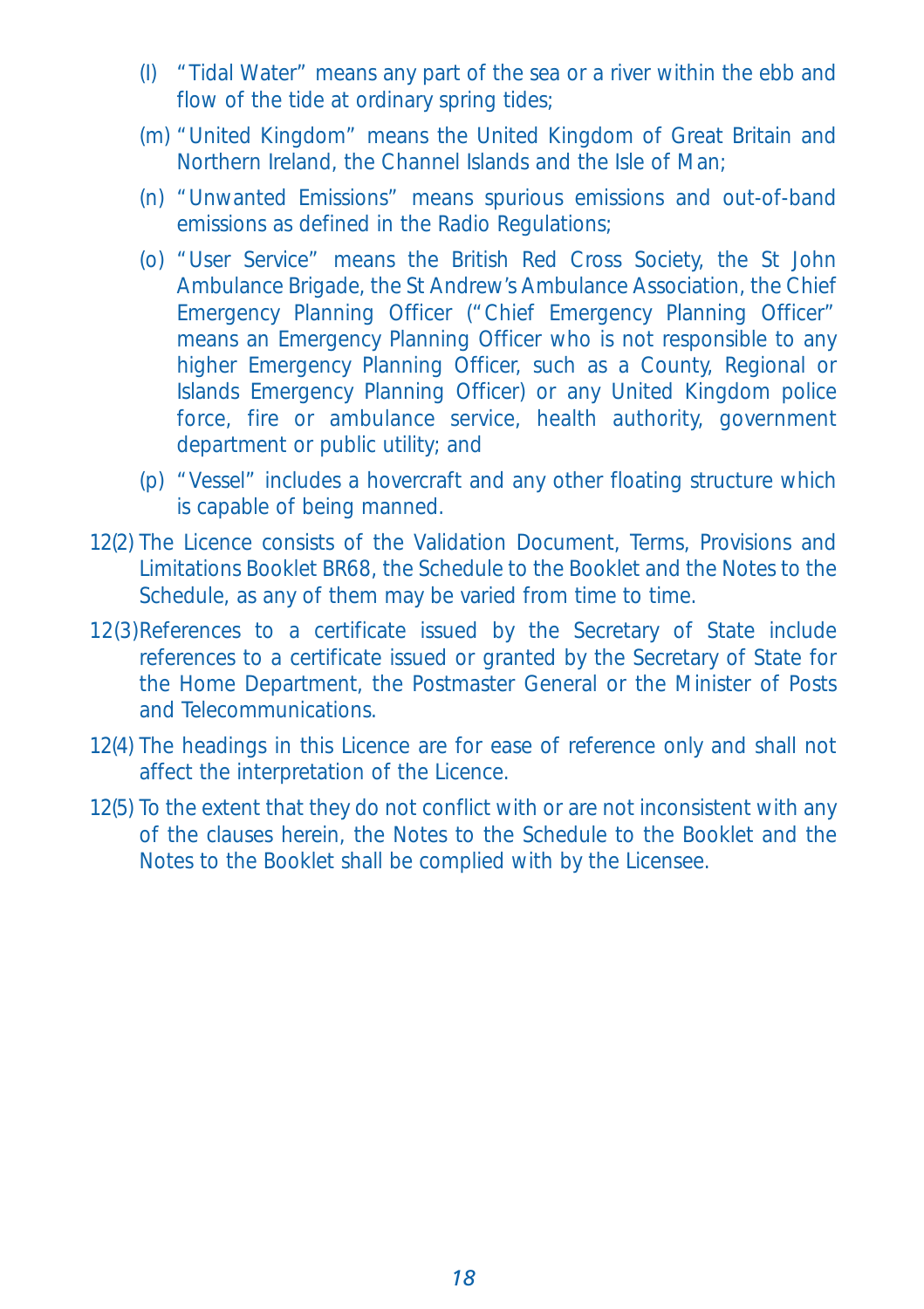# **The Schedule to Terms, Provisions and Limitations Booklet BR68 (Amateur Radio Licence (A) or (A/B) or (B))**

Those licensed under an Amateur Radio Licence (B) may not transmit on those bands between 0.1357 and 29.700 MHz.

| 1                                | $\overline{2}$                                                                                                                            | 3                                                 | 4                                                                          | 5                                                                                   |  |  |
|----------------------------------|-------------------------------------------------------------------------------------------------------------------------------------------|---------------------------------------------------|----------------------------------------------------------------------------|-------------------------------------------------------------------------------------|--|--|
|                                  | Status of Allocations in the United Kingdom to:                                                                                           |                                                   |                                                                            |                                                                                     |  |  |
| Frequency<br><b>Bands in MHz</b> | <b>The Amateur Service</b>                                                                                                                | The Amateur<br><b>Satellite</b><br><b>Service</b> | <b>Maximum Power</b><br>level in Watts (dB<br>relative to one<br>Watt) PEP | <b>Permitted</b><br>Types of<br>Transmission                                        |  |  |
| 0.1357-0.1378                    | Secondary. Available on<br>the basis of non-interference<br>to other services (inside or out-<br>side the United Kingdom)                 | (Not allocated)                                   | 1W (0dBW) erp                                                              |                                                                                     |  |  |
| 1.810-1.830                      | Primary. Available on<br>the basis of non-interference<br>to other services (outside<br>the United Kingdom)                               |                                                   | 400W (26dBW)                                                               |                                                                                     |  |  |
| 1.830-1.850                      | Primary                                                                                                                                   |                                                   |                                                                            |                                                                                     |  |  |
| 1.850-2.000                      | Available on the basis<br>(Not allocated)<br>of non-interference<br>to other services<br>(inside or outside the<br><b>United Kingdom)</b> |                                                   | 32W (15dBW)                                                                |                                                                                     |  |  |
| 3.500-3.800                      | Primary. Shared<br>with other services                                                                                                    |                                                   |                                                                            | <b>Morse</b><br><b>Telephony</b><br><b>RTTY</b><br>Data<br>Facsimile<br><b>SSTV</b> |  |  |
| 7.000-7.100                      | Primary                                                                                                                                   | Primary                                           |                                                                            |                                                                                     |  |  |
| 10.100-10.150                    | Secondary                                                                                                                                 | (Not allocated)                                   |                                                                            |                                                                                     |  |  |
| 14.000-14.250                    |                                                                                                                                           | Primary                                           |                                                                            |                                                                                     |  |  |
| 14.250-14.350                    |                                                                                                                                           | (Not allocated)                                   |                                                                            |                                                                                     |  |  |
| 18.068-18.168                    |                                                                                                                                           |                                                   | 400W (26dBW)                                                               |                                                                                     |  |  |
| 21.000-21.450<br>24.890-24.990   | Primary                                                                                                                                   | Primary                                           |                                                                            |                                                                                     |  |  |
|                                  |                                                                                                                                           |                                                   |                                                                            |                                                                                     |  |  |
| 28.000-29.700                    |                                                                                                                                           |                                                   |                                                                            |                                                                                     |  |  |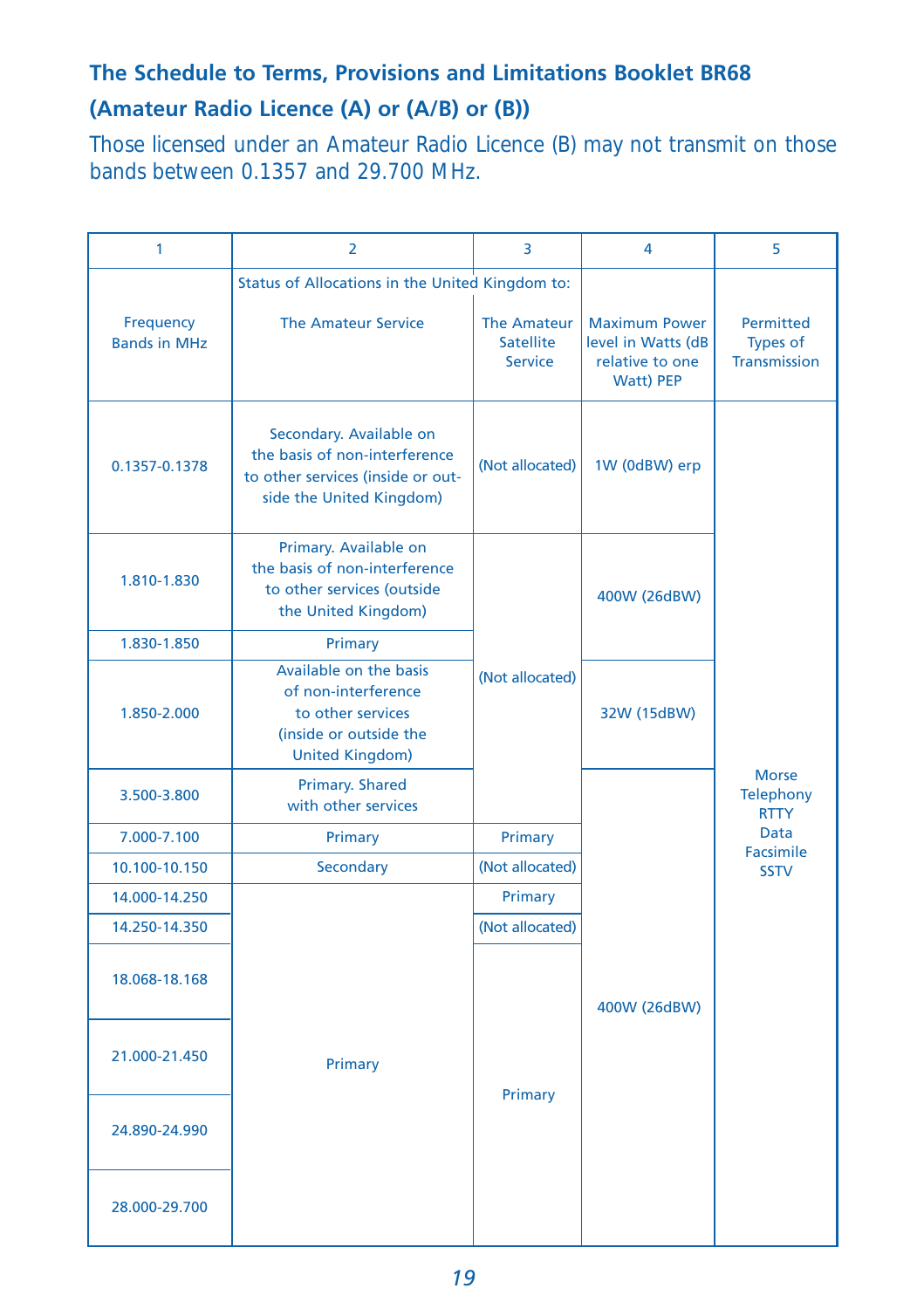| 1                                                                                                                                            | $\overline{2}$                                                                                                              | 3                                                 | 4                                                                                 | 5                                                                                          |
|----------------------------------------------------------------------------------------------------------------------------------------------|-----------------------------------------------------------------------------------------------------------------------------|---------------------------------------------------|-----------------------------------------------------------------------------------|--------------------------------------------------------------------------------------------|
|                                                                                                                                              | Status of Allocations in the United Kingdom to:                                                                             |                                                   |                                                                                   |                                                                                            |
| Frequency<br><b>Bands in MHz</b>                                                                                                             | <b>The Amateur Service</b>                                                                                                  | The Amateur<br><b>Satellite</b><br><b>Service</b> | <b>Maximum Power</b><br>level in Watts (dB<br>relative to one<br><b>Watt) PEP</b> | <b>Permitted</b><br><b>Types of</b><br>Transmission                                        |
| 50.00-51.00                                                                                                                                  | Primary. Available on<br>the basis of<br>non-interference<br>to other services<br>outside the<br><b>United Kingdom</b>      |                                                   | 400W (26dBW)                                                                      |                                                                                            |
| 51.00-52.00                                                                                                                                  | Secondary. Available on<br>the basis of<br>non-interference<br>to other services<br>inside or outside<br>the United Kingdom | (Not allocated)                                   | 100W (20dBW)                                                                      | <b>Morse</b><br><b>Telephony</b><br><b>RTTY</b><br><b>Data</b><br>Facsimile<br><b>SSTV</b> |
| 70.00-70.50                                                                                                                                  | Secondary. Available on<br>the basis of<br>non-interference<br>to other services<br>outside the<br><b>United Kingdom</b>    |                                                   | 160W (22dBW)                                                                      |                                                                                            |
| 144.0-146.0                                                                                                                                  | Primary                                                                                                                     | Primary                                           | 400W (26dBW)                                                                      |                                                                                            |
| 430.0-431.0                                                                                                                                  | Secondary                                                                                                                   |                                                   |                                                                                   |                                                                                            |
| Secondary. Not available<br>for use: within a<br>100km radius of<br>431.0-432.0<br><b>Charing Cross, London</b><br>(51°30' 30"N, 00°07'24"W) |                                                                                                                             | (Not allocated)                                   | 40W (16dBW) erp                                                                   | <b>Morse</b><br>Telephony<br><b>RTTY</b><br><b>Data</b><br>Facsimile                       |
| 432.0-435.0                                                                                                                                  |                                                                                                                             |                                                   |                                                                                   | <b>SSTV</b><br><b>FSTV</b>                                                                 |
| 435.0-438.0                                                                                                                                  | Secondary                                                                                                                   | Secondary                                         | 400W (26dBW)                                                                      |                                                                                            |
| 438.0-440.0                                                                                                                                  |                                                                                                                             | (Not allocated)                                   |                                                                                   |                                                                                            |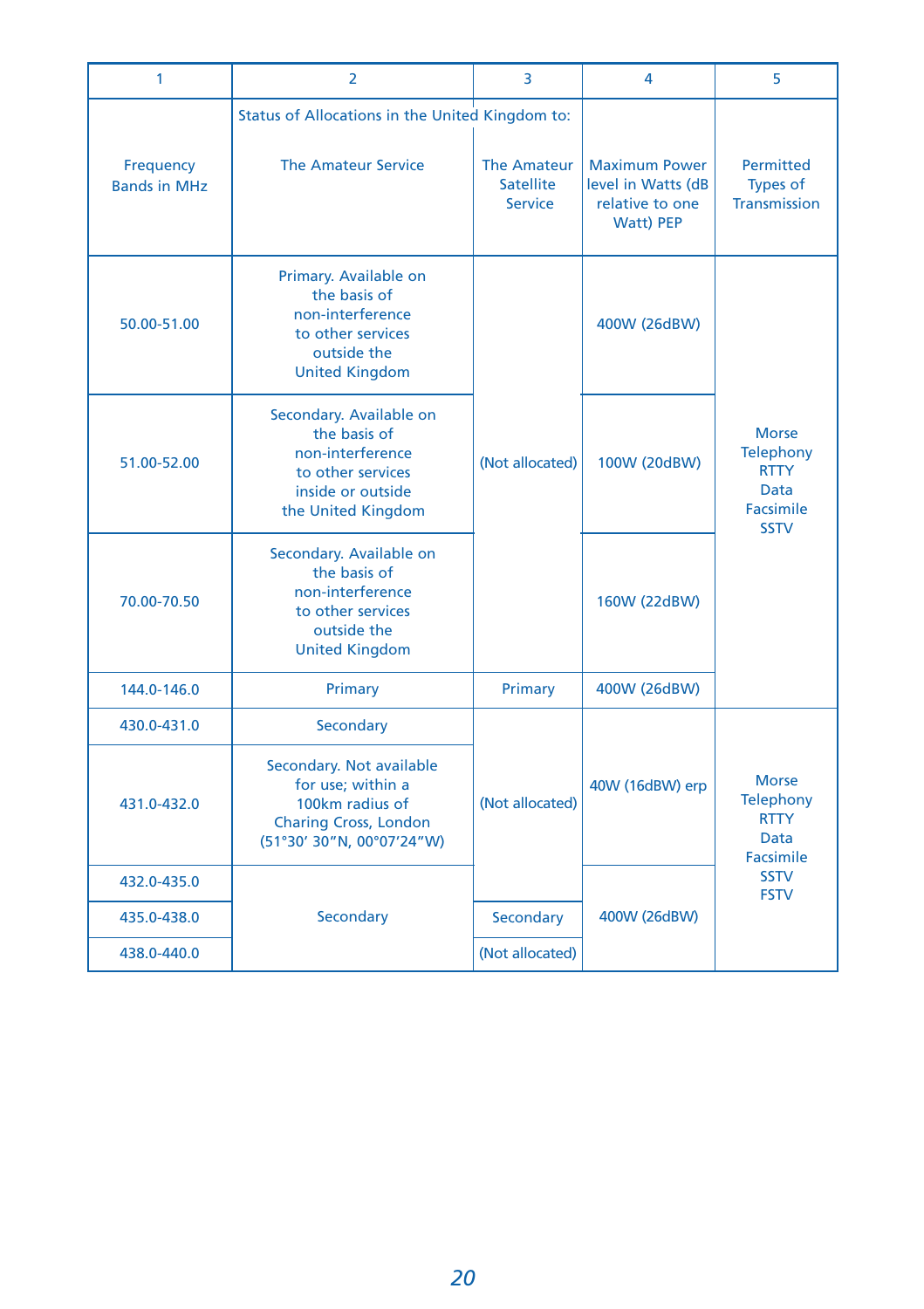| 1                                | $\overline{2}$                                                                                                                                          | 3                                                                                         | 4                                                                          | 5                                                       |  |
|----------------------------------|---------------------------------------------------------------------------------------------------------------------------------------------------------|-------------------------------------------------------------------------------------------|----------------------------------------------------------------------------|---------------------------------------------------------|--|
|                                  | Status of Allocations in the United Kingdom to:                                                                                                         |                                                                                           |                                                                            |                                                         |  |
| Frequency<br><b>Bands in MHz</b> | <b>The Amateur Service</b>                                                                                                                              | <b>The Amateur</b><br><b>Satellite</b><br><b>Service</b>                                  | <b>Maximum Power</b><br>level in Watts (dB<br>relative to one<br>Watt) PEP | Permitted<br><b>Types of</b><br><b>Transmission</b>     |  |
| 1240-1260                        |                                                                                                                                                         | (Not allocated)                                                                           |                                                                            |                                                         |  |
| 1260-1270                        | <b>Secondary</b>                                                                                                                                        | Secondary. Earth<br>to Space only                                                         |                                                                            |                                                         |  |
| 1270-1325                        |                                                                                                                                                         |                                                                                           |                                                                            |                                                         |  |
| 2310-2400                        |                                                                                                                                                         | (Not allocated)                                                                           |                                                                            |                                                         |  |
| 2400-2450                        | Secondary. Users must<br>accept interference<br>from ISM users                                                                                          | Secondary. Users<br>must accept<br>interference<br>from ISM users                         |                                                                            |                                                         |  |
| 3400-3475                        |                                                                                                                                                         | (Not allocated)                                                                           |                                                                            |                                                         |  |
| 5650-5670                        | Secondary                                                                                                                                               | Secondary. Earth<br>to Space only                                                         |                                                                            |                                                         |  |
| 5670-5680                        |                                                                                                                                                         |                                                                                           |                                                                            |                                                         |  |
| 5755-5765                        |                                                                                                                                                         | (Not allocated)                                                                           |                                                                            |                                                         |  |
| 5820-5830                        | Secondary. Users                                                                                                                                        |                                                                                           |                                                                            |                                                         |  |
| 5830-5850                        | must accept<br>interference<br>from ISM users                                                                                                           | Secondary. Users<br>must accept<br>interference<br>from ISM users<br>Space to Earth only. | 400W (26dBW)                                                               | <b>Morse</b><br><b>Telephony</b><br><b>RTTY</b><br>Data |  |
| 10000-10125                      |                                                                                                                                                         |                                                                                           |                                                                            | Facsimile                                               |  |
| 10225-10450                      | Secondary                                                                                                                                               | (Not allocated)                                                                           |                                                                            | <b>SSTV</b><br><b>FSTV</b>                              |  |
| 10450-10475                      |                                                                                                                                                         |                                                                                           |                                                                            |                                                         |  |
| 10475-10500                      | (Not allocated)                                                                                                                                         | Secondary                                                                                 |                                                                            |                                                         |  |
| 24000-24050                      | Primary. Users must<br>accept interference<br>from ISM users                                                                                            | Primary. Users must<br>accept interference<br>from ISM users                              |                                                                            |                                                         |  |
| 24050-24150                      | Secondary. May only<br>be used with the<br>written consent of<br>the Secretary of State.<br><b>Users must accept</b><br>interference from<br>ISM users. | (Not allocated)                                                                           |                                                                            |                                                         |  |
| 24150-24250                      | Secondary                                                                                                                                               |                                                                                           |                                                                            |                                                         |  |
| 47000-47200                      |                                                                                                                                                         |                                                                                           |                                                                            |                                                         |  |
| 75500-76000                      |                                                                                                                                                         |                                                                                           |                                                                            |                                                         |  |
| 142000-144000                    | Primary                                                                                                                                                 | Primary                                                                                   |                                                                            |                                                         |  |
| 248000-250000                    |                                                                                                                                                         |                                                                                           |                                                                            |                                                         |  |

ISM (Industrial, Scientific and Medical)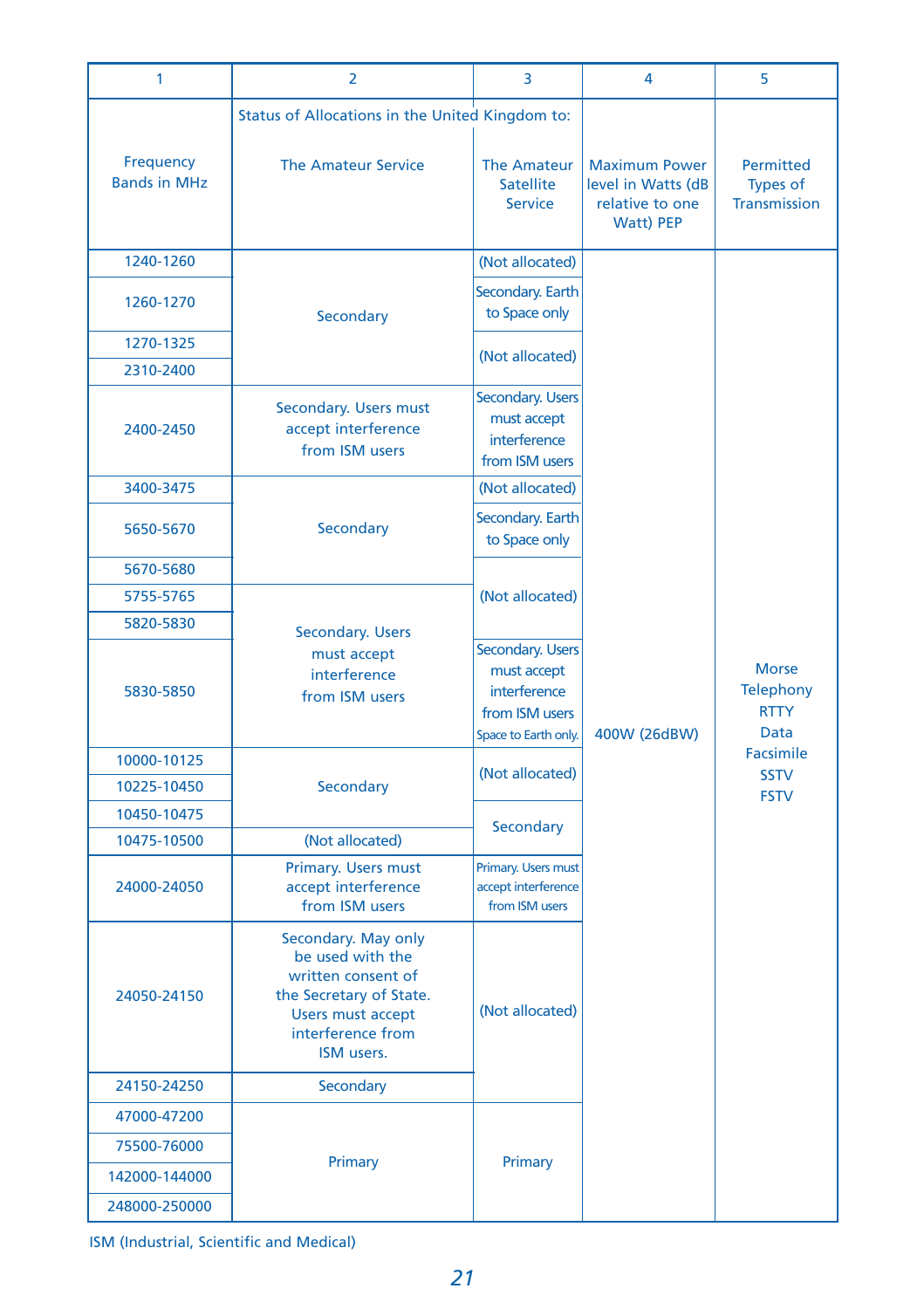#### **Notes to the Schedule**

- (a) Maximum Power refers to the rf power supplied to the antenna. Maximum power levels will be specified by the peak envelope power (pep).
- (b) In all frequency bands, high intensities of RF radiation may be harmful and safety precautions should be taken, particularly in locations to which people have access. Advice concerning safe levels of exposure to RF radiation is provided by the National Radiological Protection Board.

#### (c) Primary, permitted and secondary services

For the purpose of this Licence, frequency bands allocated to the Amateur Service and the Amateur Satellite Service on a primary basis cannot claim protection from undue interference from any other authorised services, such protection being afforded only to users whose frequencies have been registered nationally or internationally, In the United Kingdom, individual frequency assignments are not registered in the Amateur Service, except for beacons and repeaters. This applies equally to bands allocated on a secondary basis where stations of the Amateur Service and the amateur Satellite Service are also required not to cause undue interference to stations of a primary or permitted service to which frequencies are already assigned or to which frequencies may be assigned at a later date.

(d) Any modulation technique (except for pulse emissions below 1000 MHz) may be used for the types of transmission specified in the fifth column of the Schedule which are defined as follows:

| <b>Morse:</b>     | hand or automatically-sent Morse code                                                                                                          |
|-------------------|------------------------------------------------------------------------------------------------------------------------------------------------|
| <b>Telephony:</b> | speech, including selective calling signals                                                                                                    |
| <b>RTTY:</b>      | radio teletype and AMTOR                                                                                                                       |
| Data:             | digital codes representing numbers, text, speech, images,<br>measurements, computer programs or other Information<br>authorised by the Licence |
| <b>Facsimile:</b> | transmission of fixed or graphic images                                                                                                        |
| <b>SSTV:</b>      | slow scan (ie, reduced bandwidth) television                                                                                                   |
| <b>FSTV:</b>      | fast scan television.                                                                                                                          |

## (e) Interpretation

- (i) Effective Radiated Power (erp): The product of the power supplied to the antenna and its gain in the direction of maximum radiation.
- (ii) Gain of an Antenna: The ratio, usually expressed in decibels, of the power required at the input of a loss free reference antenna to the power supplied to the input of the antenna to produce, in a given direction, the same field strength or the same power flux-density at the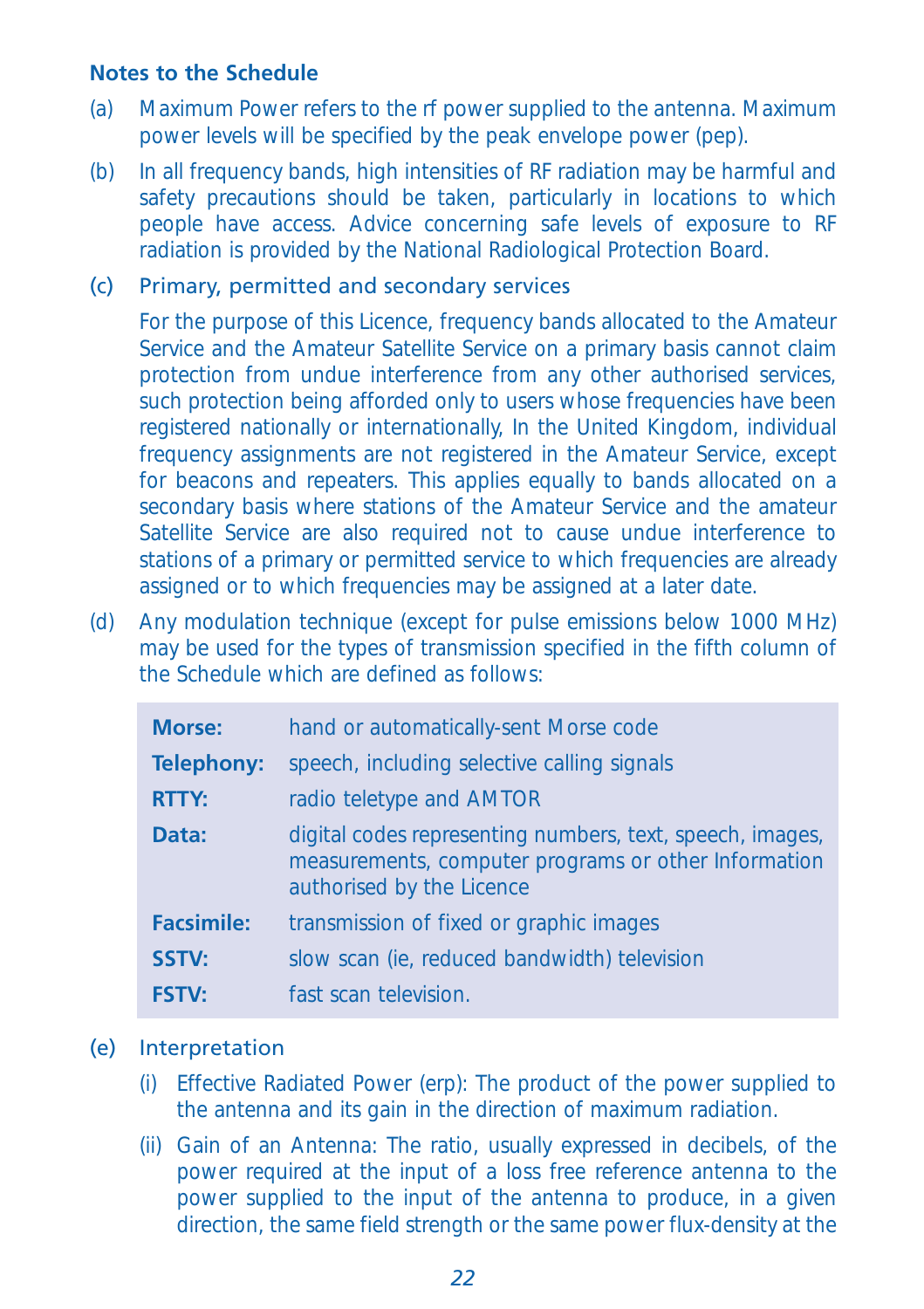same distance. When not otherwise specified, the gain refers to the direction of maximum radiation. The gain may be considered for a specified polarisation. The reference antenna is usually a half-wave dipole. The gain may be referred to as decibels relative to a half-wave dipole (dBd).

(iii) Peak Envelope Power (pep): The average power supplied to the antenna by a transmitter during one radio frequency cycle at the crest of the modulation envelope taken under normal operating conditions.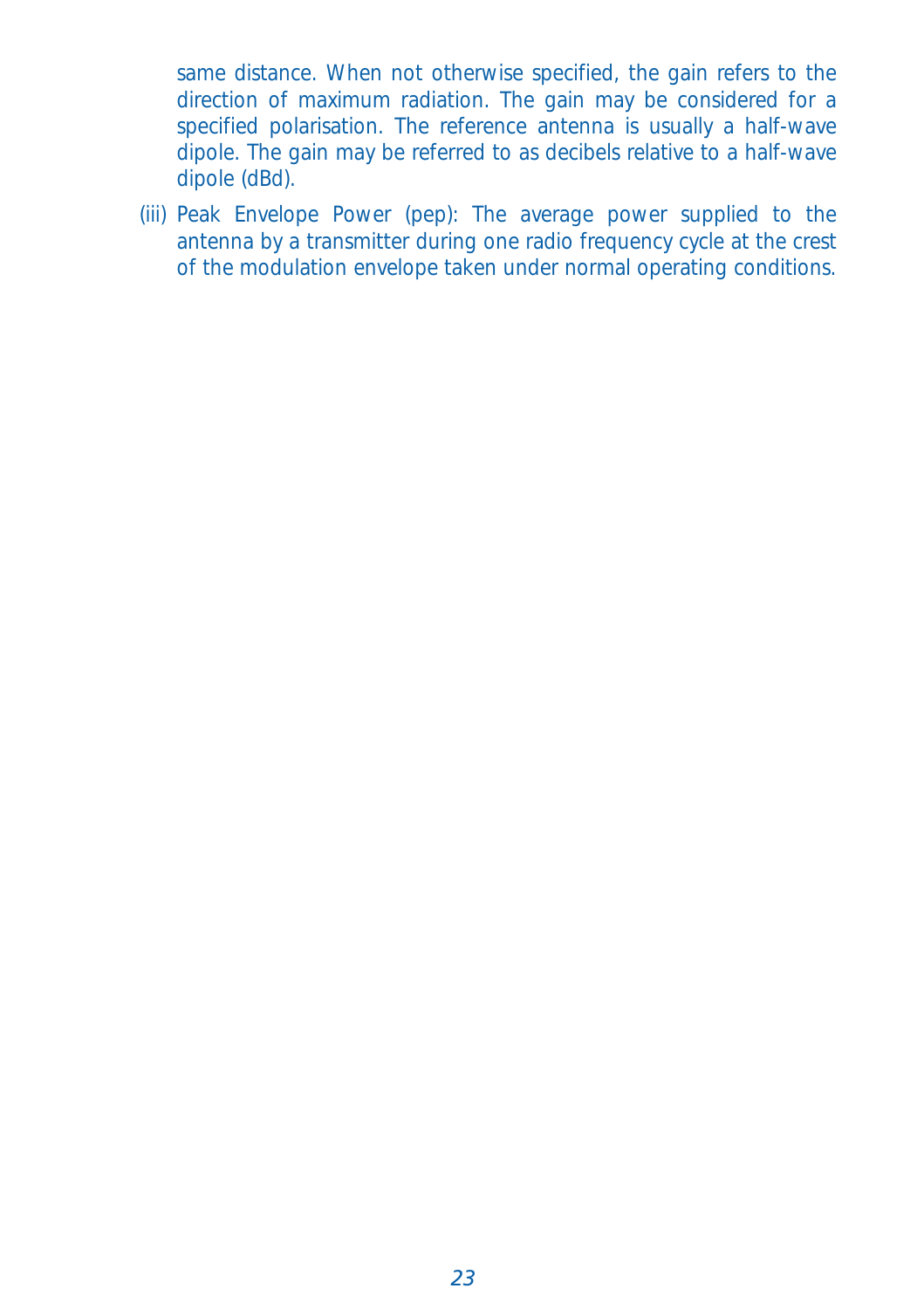## **Notes to Terms, Provisions and Limitations Booklet BR68**

- (a) Remittances and correspondence should be sent to the Radio Licensing Centre, Post Office Customer Management, P0 Box 885, Bristol B599 SLG. Tel:(0117) 925 8333. Do not send the Licence when making remittances.
- (b) A list of the Radiocommunications Agency's local offices (see sub-clauses 2(5) and 7(3) may be obtained from the address given in note (aa).
- (c) If any message, the receipt of which is not authorised by this Licence, is received by means of the Station, neither the Licensee nor any person using the Station should make known the contents of any such message, its origin or destination, its existence or the fact of its receipt to any person except an authorised officer of Her Majesty's Government or a competent legal tribunal, or retain any copy or make any use of such message, or allow it to be reproduced, copied or made use of. It is an offence under section 5 of the Act deliberately to receive messages the receipt of which is unauthorised or (except in the special circumstances mentioned in that section of the Act) to disclose any information as to the contents, sender or addressee of any such message.
- (d) It is an offence to send certain misleading messages, viz:

"Any person who;

(i) by means of wireless telegraphy, sends or attempts to send, any message which, to his knowledge, is false or misleading and is, to his knowledge, likely to prejudice the efficiency of any safety of life service or endanger the safety of any person or of any vessel, aircraft or vehicle, and, in particular, any message which, to his knowledge, falsely suggests that a vessel or aircraft is in distress or in need of assistance or is not in distress or not in need of assistance;

...shall be guilty of an offence under this Act." (Section 5 WT Act 1949).

- (e) This Licence does not authorise the doing of any act which is an infringement of any copyright which may exist in the communication sent or received.
- (f) Notwithstanding sub-clause 2(2) (a), if the Licensee holds an Amateur Radio Licence (B), then he may transmit on frequency bands below 30 MHz if he is operating under the licence of, in the presence of, and under the direct supervision of a person who holds an Amateur Radio Licence (A) or (A/B)(Subject to Clause 2(1A)).
- (g) References to the operation of the Station include references to the speaking into the microphone comprised in the Station.
- (h) Any operation under this Licence must also comply with the "Self-Provision Licence" granted by the Secretary of State under section 7 of the Telecommunications Act 1984. Copies of this Licence are available from the Office of Telecommunications, Export House, 50 Ludgate Hill, London EC4M 7JJ. Except as specifically authorised in writing by the Secretary of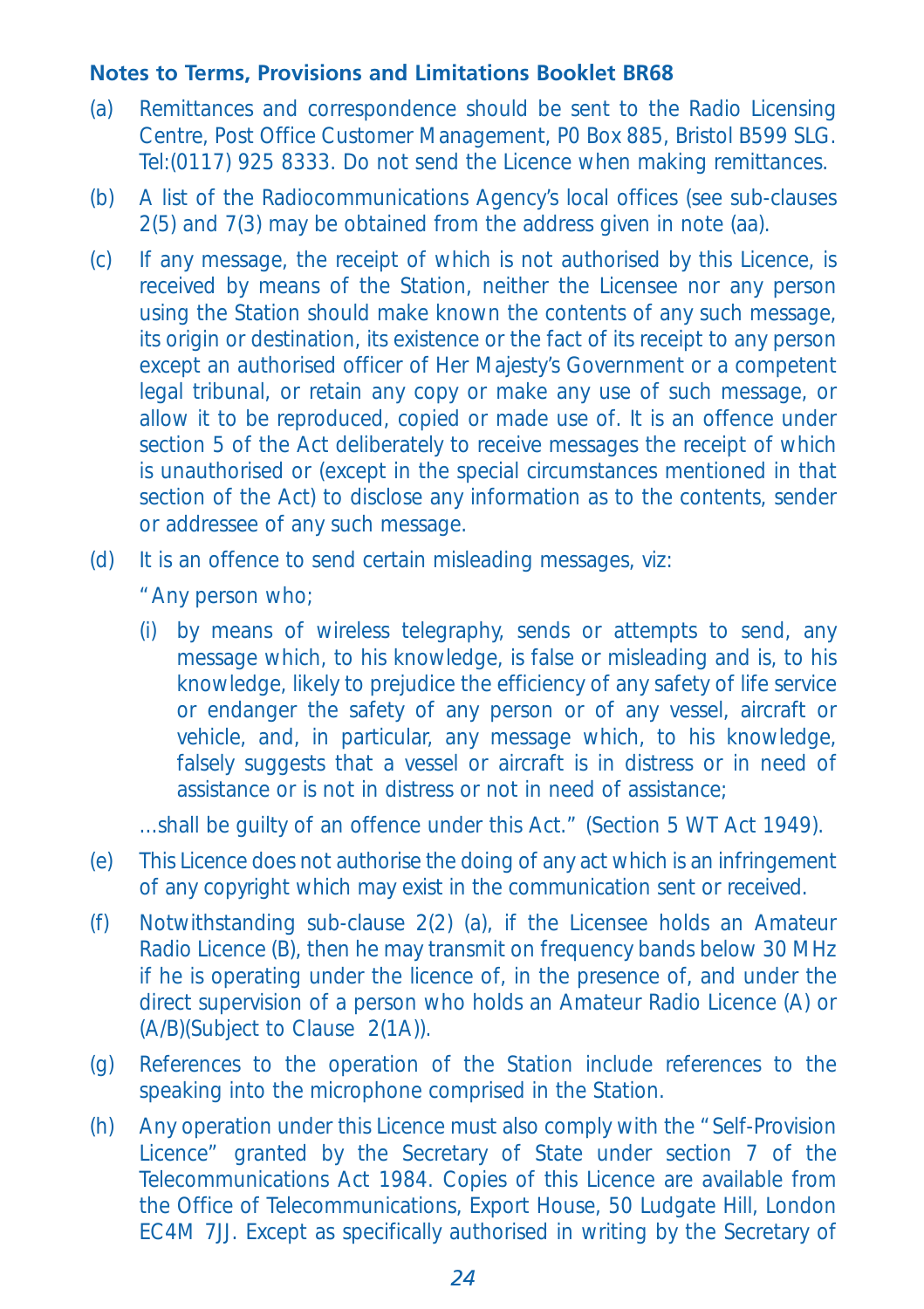State, the Licensee may not permit the automatic reception and or transmission of messages between the amateur radio service operated in accordance with section 1 of the Act and other telecommunications networks.

- (i) It is an offence under the Wireless Telegraphy (Content of Transmission) Regulations 1988 to send a message, communication or other matter in whatever form that is grossly offensive or of an indecent, obscene or menacing character.
- (j) If the Station is situated within 1km of the boundary of an aerodrome, then the height of the antenna or any mast or structure supporting it must not exceed 15m above ground level. An antenna which crosses above, or is liable to fall or to be blown onto, any overhead power wire (including electric lighting) or power apparatus must be guarded to the reasonable satisfaction of the owner of the power wire or power apparatus.
- (k) This Licence does not absolve the Licensee from obtaining any necessary consent before entering on private or public property (including a public transport vehicle) with any apparatus.
- (I) Sub-clause 4(2) of the Licence requires that the apparatus in the station be so designed, constructed, maintained and used that the use of the Station does not cause any undue interference with any wireless telegraphy. In order to prevent interference due to close coupling of antennas, the antenna used for the Station should be sited as far as possible from any existing television or other receiving antennas. This is particularly important in the case of the installation of an indoor transmitting antenna, e.g. in a loft, where transmissions may be conducted through the electricity supply wiring. In some circumstances it might not be possible to use an indoor antenna. In densely populated areas sufficient separation of the amateur equipment from surrounding transmitters, receivers and electronic equipment may not be possible to permit the amateur to operate with high power without the high probability of causing interference. Adjacent transmitters may produce intermodulation products on other frequencies and excessive field strengths may cause breakthrough even in receivers which display an adequate level of immunity to unwanted transmissions. While owners of receivers should take steps to ensure that their apparatus has a reasonable standard of immunity, in some circumstances the amateur may need to modify his transmission practice to minimise a problem to neighbours. If an interference problem arises, this may indicate either that the affected equipment has inadequate immunity or has not been properly installed or maintained or that excessive field strengths are being generated. Each case needs to be considered on its merits, but regard will be had to the harmonised immunity standards introduced for the purposes of Council Directive 89/336/EEC on electromagnetic compatibility. In order to solve the problem, it may be necessary, depending on the circumstances, to take reasonable steps to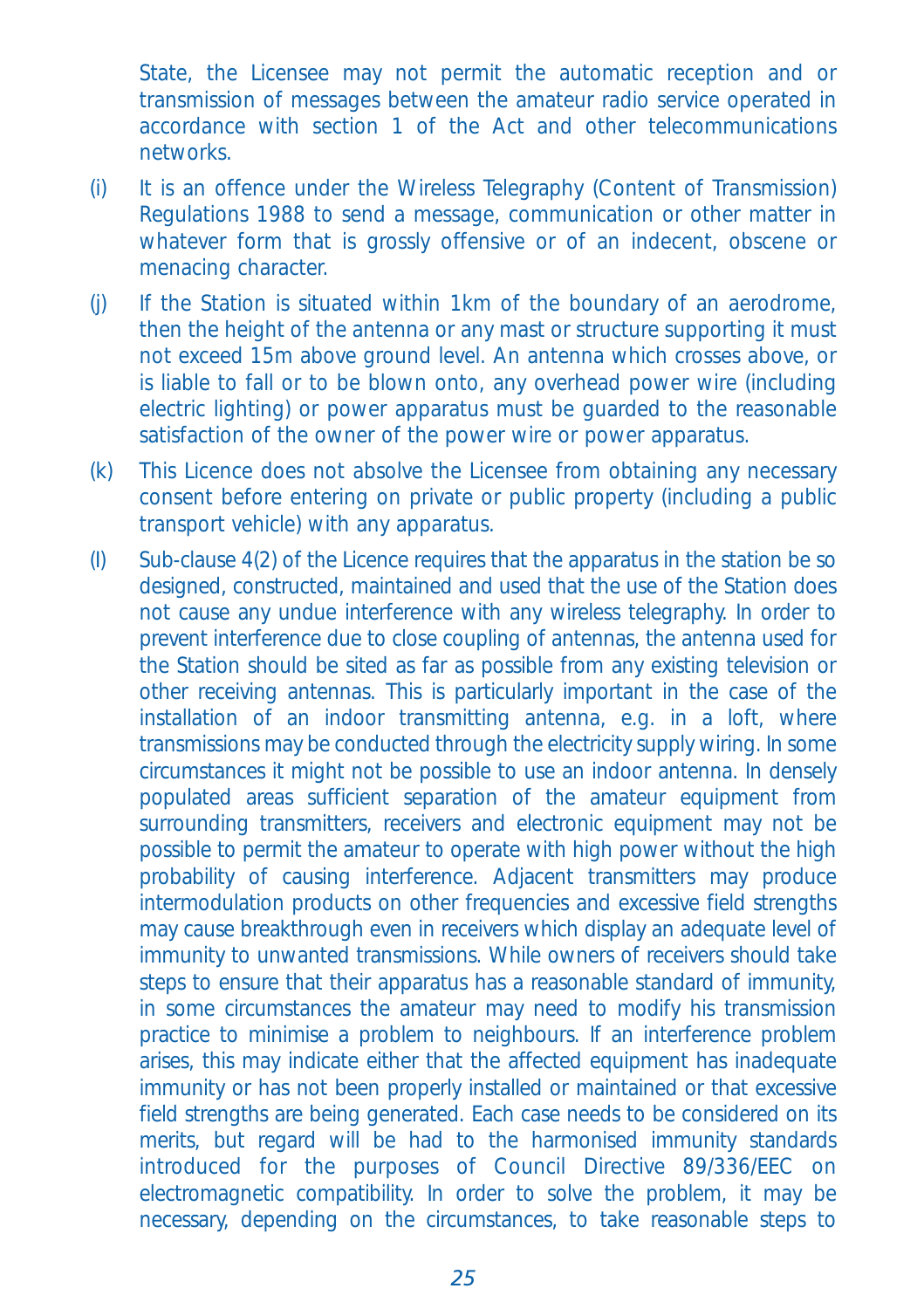improve the immunity of the affected receiving installation, to modify transmission practice or to impose restrictions on the licensee.

- (m) In the event of a demand by an authorised officer to close down or restrict the operation of the Station under sub-clause 8(2), the Licensee must act in accordance with the demand immediately. He will at that time be given oral reasons for the demand and will have an opportunity to provide reasons why the demand should not be met. If the demand is affirmed, then it will be confirmed in writing to the Licensee as soon as practicable. Written reasons will be given by an Operations Manager of the Radiocommunications Agency and the Licensee will again be invited to comment. The temporary period referred to in sub-clause 8(2) will usually be 28 days, but may be a greater or lesser period as the circumstances warrant. Where appropriate and where circumstances allow the local office of the Radiocommunications Agency will be available to discuss with the Licensee how a breach of Licence might be corrected, however, if the Licensee does not comply with the demand or if the breach resulting in the demand is not rectified within a reasonable period of time to the satisfaction of the Secretary of State, then revocation or variation of Licence procedures may be commenced under sub-section 1(4) of the Act or a prosecution may be initiated (depending on the circumstances of each case).
- (n) Sub-section 19(5) of the Act applies for the purposes of this Licence as it applies for the purposes of the Act:

"In considering for any of the purposes of this Act, whether, in any particular case, any interference with any wireless telegraphy causes or likely to be caused by the use of any apparatus, is or is not undue interference, regard shall be had to all the known circumstances of the case and the interference shall not be regarded as undue interference if so to regard it would unreasonably cause hardship to the person using or desiring to use the apparatus."

- (o) The bandwidths of emissions should be such as to ensure the most efficient utilisation of the spectrum; in general this requires that bandwidths be kept at the lowest values which technology and the nature of the service permit. Where bandwidth-expansion techniques are used, the minimum spectral power density consistent with efficient spectrum utilisation should be employed.
- (p) Under section 1 of the Act, it is an offence to use any station or apparatus otherwise than under and in accordance with a licence granted by the Secretary of State. The Licensee is responsible for ensuring that at all times persons operating under this Licence observe its terms and limitations. Breach of this provision may result in prosecution of the Licensee or operator and the revocation of this Licence.
- (q) The Licence is not transferable.
- (r) No Log need be kept in respect of Mobile and Maritime Mobile operations.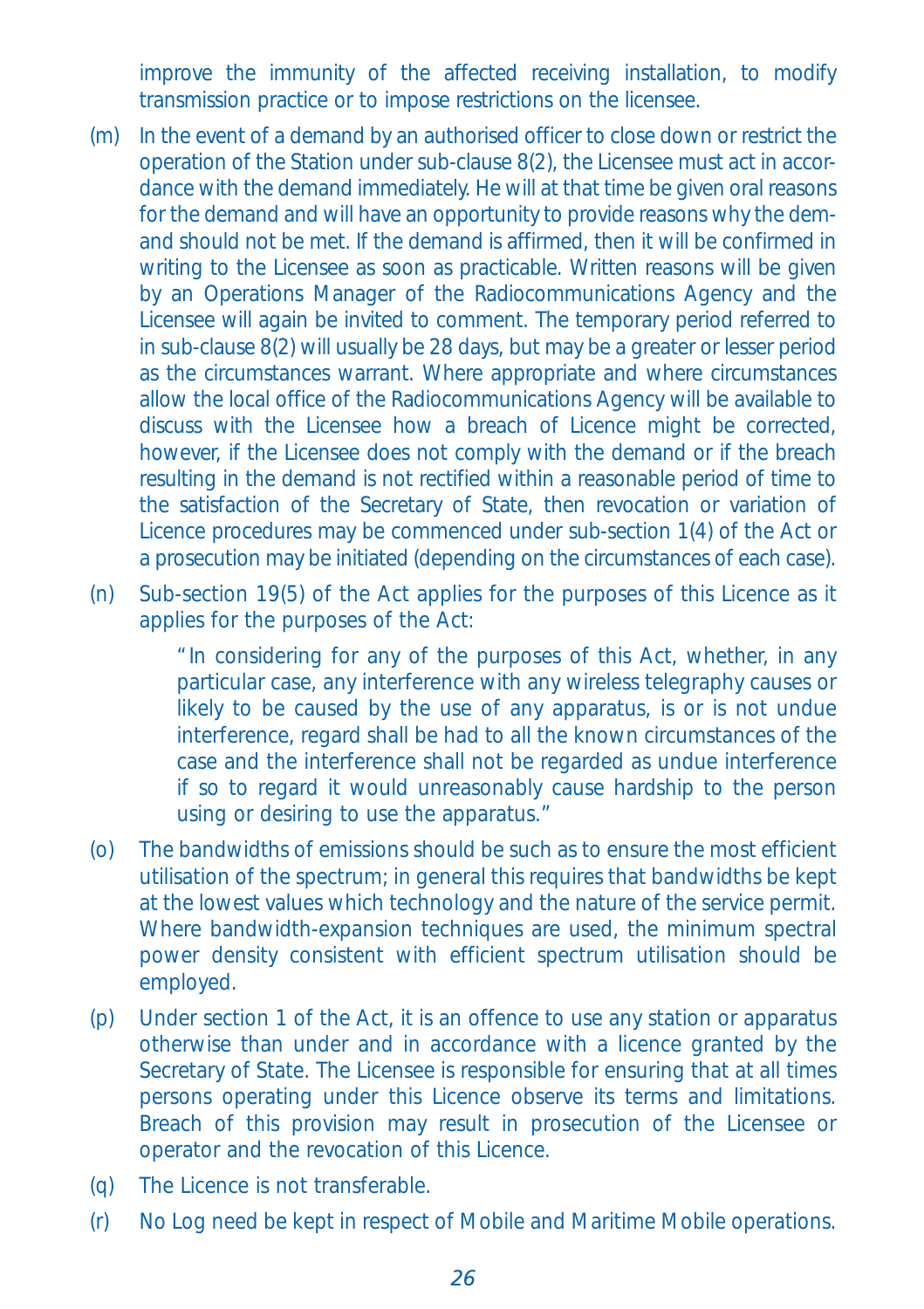(s) For the purposes of the Licence, "Co-ordinated Universal Time" may be regarded as equivalent to Greenwich Mean Time (GMT).

## (t) Codes for classes of emission

Under the Telecommunication Convention, classes of emission are designated by groups of a minimum of three characters. The symbols used to designate classes of emission are listed in the Radio Regulations of which the following is a full list.

# First symbol - Type of modulation of the main carrier

N Emission of unmodulated carrier

### Emission in which the main carrier is amplitude modulated (including cases where sub-carriers are angle modulated):

- A Double sideband
- H Single sideband, full carrier
- R Single sideband, reduced or variable level carrier
- J Single sideband, suppressed carrier
- B Independent sidebands
- C Vestigial sideband

# Emission in which the main carrier is angle modulated:

- F Frequency modulation
- G Phase modulation
- D Emission in which the main carrier is amplitude and angle modulated either simultaneously or in a pre-established sequence

#### Emission of pulses:

P Sequence of unmodulated pulses

# A sequence of pulses:

- K Modulated in amplitude
- L Modulated in width/duration
- M Modulated in position/phase
- Q In which the carrier is angle modulated during the period of the pulse
- V Which is a combination of the foregoing or is produced by other means
- NB: Emissions where the main carrier is directly modulated by a signal which has been coded into quantized form (e.g. pulse code modulation) should be designated by A, H, R, J, B, C, F or G as appropriate.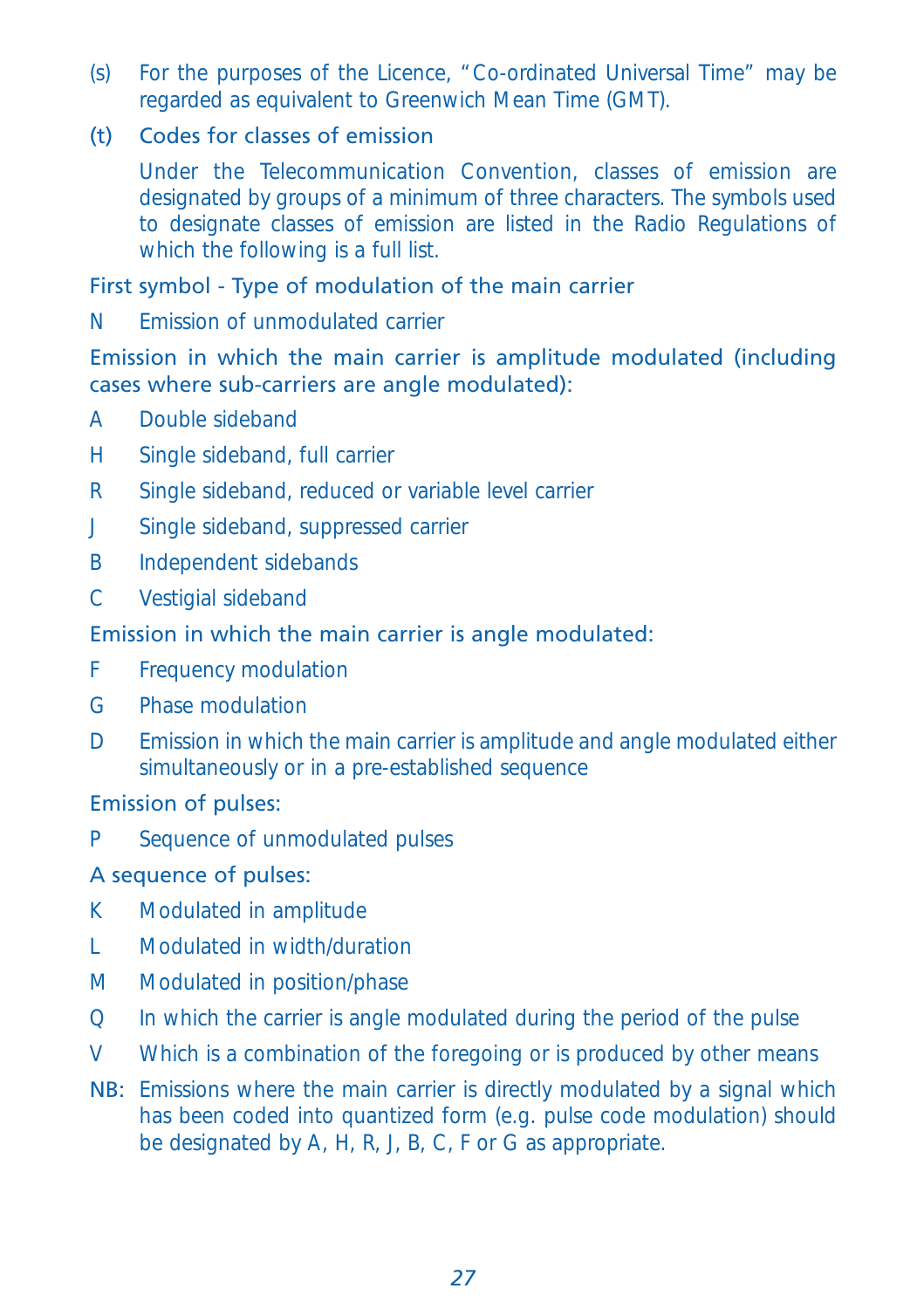- W Cases not covered above, in which an emission consists of the main carrier modulated, either simultaneously or in a pre-established sequence, in a combination of two or more of the following modes: amplitude, angle, pulse
- X Cases not otherwise covered
- NB: For the purpose of this Licence, modulation used only for short periods and for incidental purposes, such as identification or calling, may be ignored when calculating the emission designator. Double sideband emissions with reduced or suppressed carrier are included in the first character A.

# Second symbol - Nature of signal(s) modulating the main carrier

- 0 No modulating signal
- 1 A single channel containing quantized or digital information without the use of a modulating subcarrier (excluding time-division multiplex)
- 2 A single channel containing quantized or digital information with the use of a modulating subcarrier (excluding time-division multiplex)
- 3 A single channel containing analogue information
- 7 Two or more channels containing quantized or digital information
- 8 Two or more channels containing analogue information
- 9 Composite system with one or more channels containing quantized or digital information, together with one or more channels containing analogue information
- X Cases not otherwise covered

Third symbol - Type of information to be transmitted (in this context, the word "information" does not include information of a constant, unvarying nature such as that provided by standard frequency emissions or continuous wave or pulse radars).

- N No information transmitted
- A Telegraphy for aural reception
- B Telegraphy for automatic reception
- C Facsimile
- D Data transmission, telemetry, telecommand
- E Telephony
- F Television (video)
- W Combination of the above
- X Cases not otherwise covered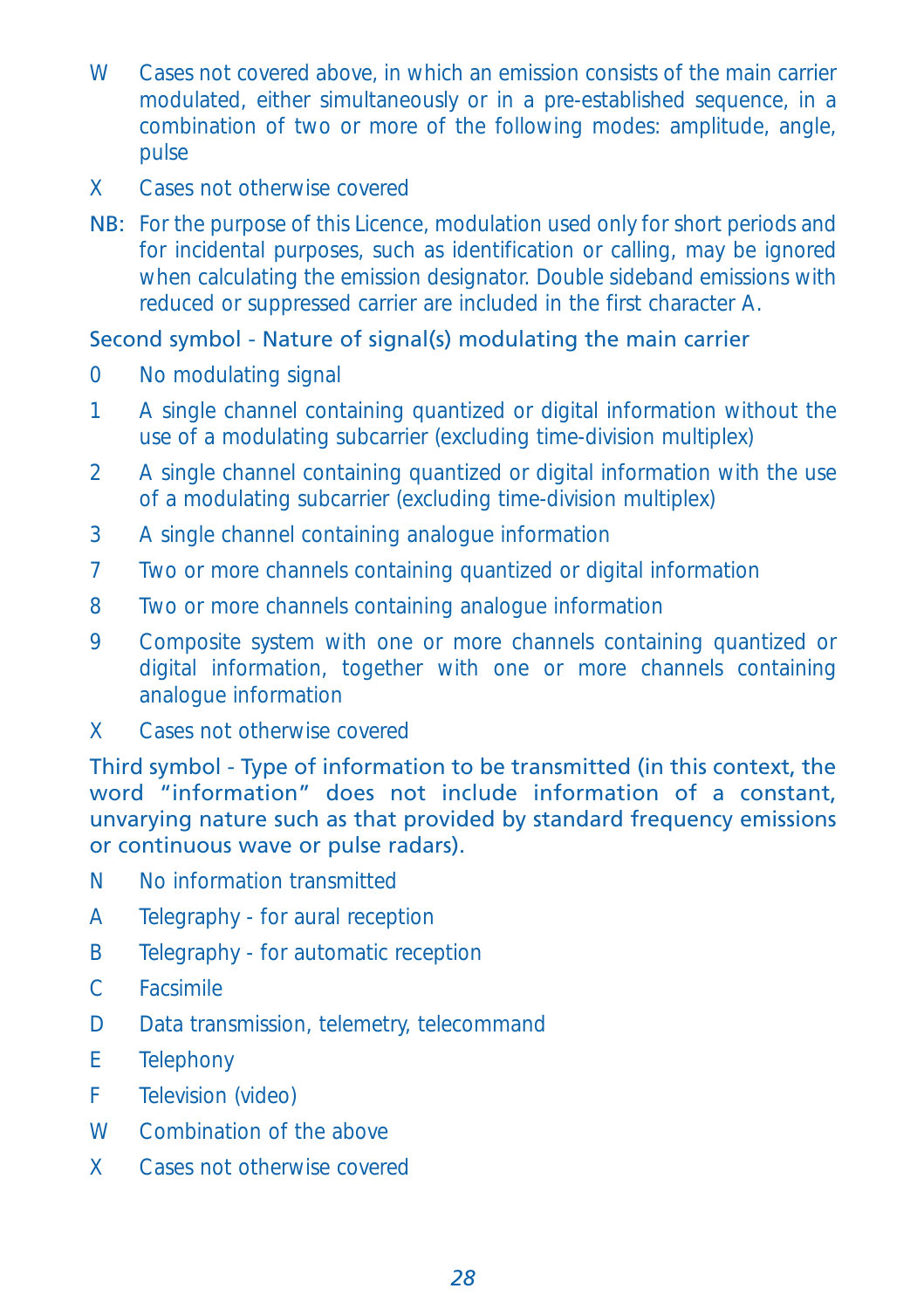The following examples of classes of emission and their symbols are given for the purpose of guidance only:

| Telephony (speech):                                         |                  |
|-------------------------------------------------------------|------------------|
| Single side band, suppressed carrier (SSB)                  | J3E              |
| Frequency modulation (FM)                                   | F <sub>3E</sub>  |
| Phase modulation (PM)                                       | G <sub>3E</sub>  |
| Amplitude modulation (AM)                                   | A <sub>3E</sub>  |
| Morse:                                                      |                  |
| Hand sent, on/off keying of the carrier                     | A <sub>1</sub> A |
| Hand sent, on/off keying of the audio tone (FM transmitter) | F2A              |
| Automatic reception, on/off keying of the carrier           | A1B              |
| <b>RTTY/AMTOR</b>                                           |                  |
| Direct frequency shift keying of the carrier                | F <sub>1</sub> B |
| Frequency shift keyed audio tone (FM transmitter)           | F <sub>2</sub> B |
| Frequency shift keyed audio tone (SSB transmitter)          | J2B              |
| Packet/Data:                                                |                  |
| Direct frequency shift keying of the carrier                | F <sub>1</sub> D |
| Frequency shift keyed audio tone (FM transmitter)           | F2D              |
| Frequency shift keyed audio tone (SSB transmitter)          | J2D              |
| Television:                                                 |                  |
| Vestigial sideband (AM transmitter)                         | C3F              |
| Slow scan television (SSB transmitter)                      | J2F              |
| Facsimile:                                                  |                  |
| Frequency shift keyed audio tone (SSB transmitter)          | J2C              |
|                                                             |                  |

(u) When telephony is used, the letters of the callsign may be confirmed by the pronouncement of well-known words of which the initial letters are the same as those in the callsign. The phonetic alphabet contained in Appendix S14 of the Radio Regulations, reproduced below, should be used:

| A Alpha        | J Juliet   | S Sierra  |
|----------------|------------|-----------|
| <b>B</b> Bravo | K Kilo     | T Tango   |
| C Charlie      | L Lima     | U Uniform |
| D Delta        | M Mike     | V Victor  |
| E Echo         | N November | W Whiskey |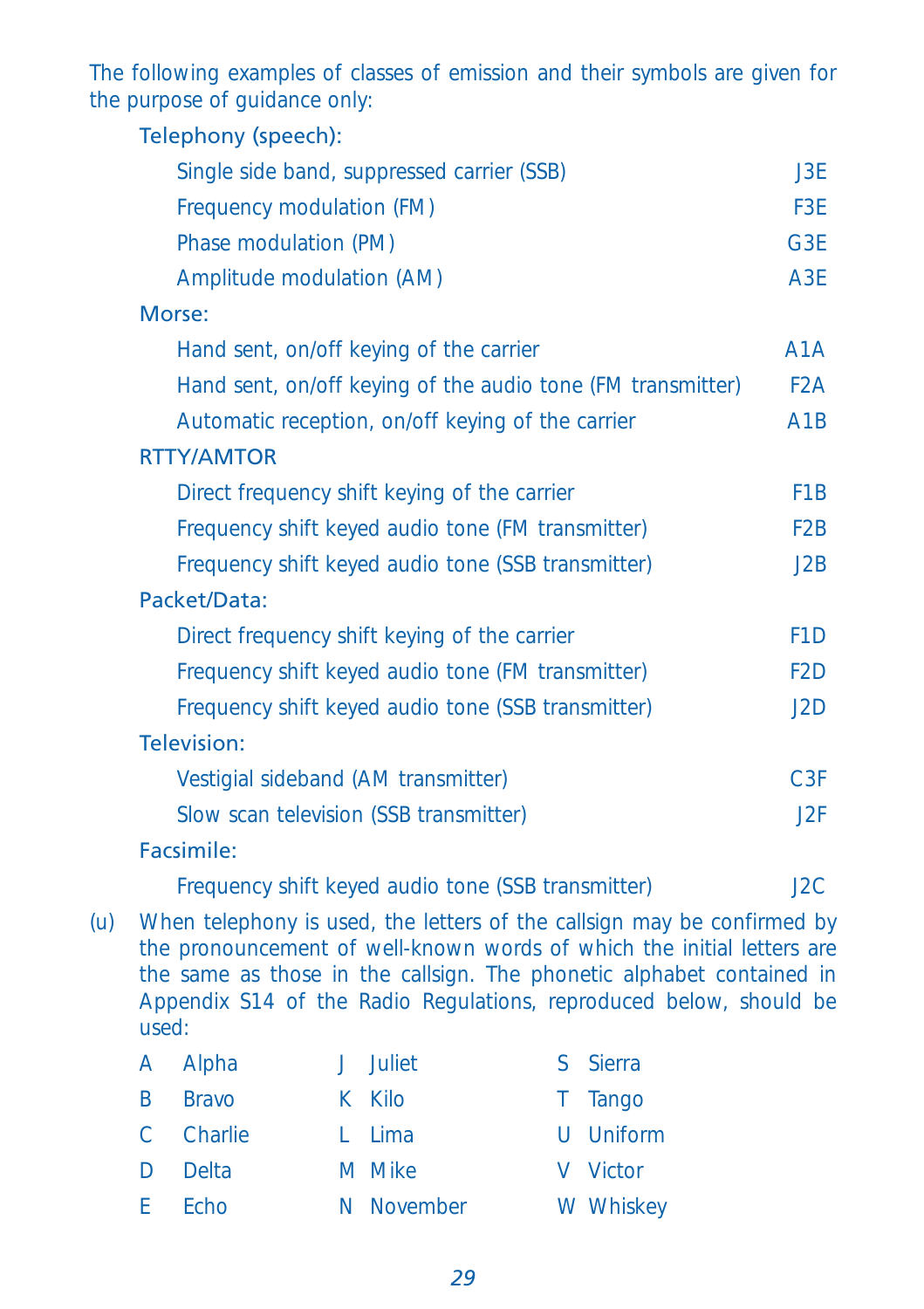- F Foxtrot 0 Oscar X X-ray
- G Golf P Papa Y Yankee
- H Hotel Q Quebec Z Zulu
- I India R Romeo
- (v) When the Station must be identified in accordance with sub-clause 7(3) (a), it is recommended that one of the following location identifiers be used:
	- (i) the full postcode,
	- (ii) latitude and longitude in degrees and minutes,
	- (iii) National Grid Reference correct to six figures,
	- (iv) International Amateur Radio Union (IARU) locator, or
	- (v) the address or other geographical description correct to 1km.
- (w) The following Regional Secondary Locators should be used immediately after the United Kingdom prefix "G" or "M" (as specified in the Validation Document) when identifying the Station in accordance with sub-clauses 7(5) or 10(2) of this Booklet:

|                        |              | Isle of Man      |
|------------------------|--------------|------------------|
|                        |              | Northern Ireland |
|                        | $\mathbf{J}$ | Jersey           |
|                        | M            | Scotland         |
|                        | U            | Guernsey         |
|                        | W            | <b>Wales</b>     |
| (No secondary locator) |              | England          |

If the Station is a club station and operating in accordance with sub-clause 1(8) of this Booklet, then the following club regional locators should be used instead of those above:

| т. | Isle of Man      |
|----|------------------|
| N  | Northern Ireland |
| H  | Jersey           |
| S  | Scotland         |
| P  | Guernsey         |
| C  | <b>Wales</b>     |
| X  | England          |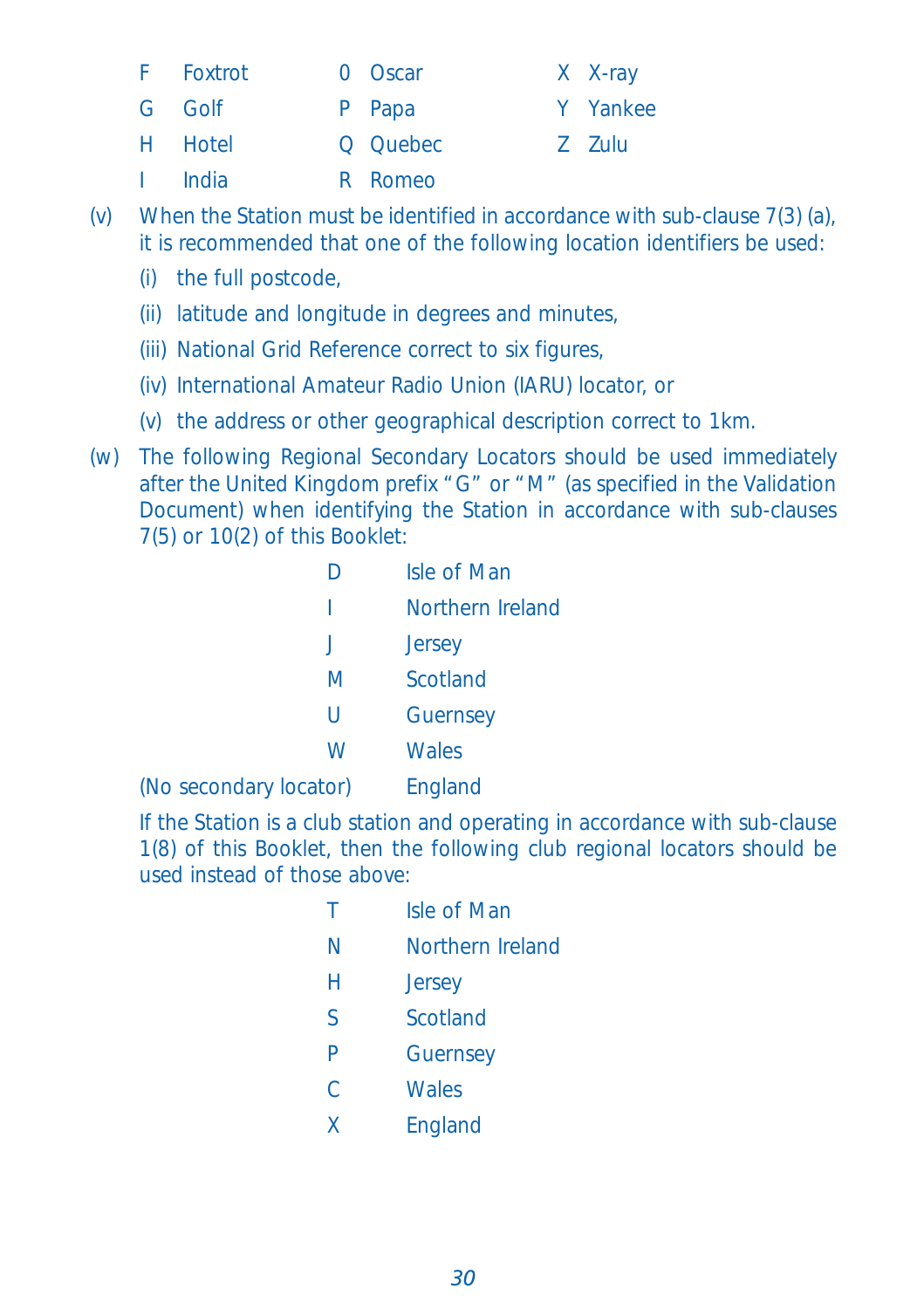- (x) When identifying in accordance with clause 7, please observe the following extract from Article S19 of the Radio Regulations (S19.18-S19.22): "Identification signals shall wherever practicable be in one of the following forms:
	- (a) speech, using simple amplitude or frequency modulation;
	- (b) international Morse code transmitted at manual speed;
	- (c) a telegraph code compatible with conventional printing equipment;
	- (d) any other form recommended by the Radiocommunication Sector of the ITU."
- (y) CEPT member countries and non-CEPT member countries which have implemented CEPT Recommendation T/R 61-01 are listed in the Validation Document by abbreviation. These abbreviations are given solely for the purpose of the Validation Document and are not the country prefixes for use when identifying under sub-clause 11(1)(g). CEPT member countries and non-CEPT member countries (as marked with an asterisk) are identified by abbreviations as follows:

| Albania                   | AL             | Latvia                    | $\mathsf{IV}$ | Sweden                       | S          |
|---------------------------|----------------|---------------------------|---------------|------------------------------|------------|
| Austria                   | $\overline{A}$ | Liechtenstein             | FL.           | Switzerland                  | <b>CH</b>  |
| <b>Belgium</b>            | B              | Lithuania                 | LT            | The Former Yugoslav          |            |
| Bosnia and Herzegovina BH |                | Luxembourg                | L             | <b>Republic of Macedonia</b> |            |
| <b>Bulgaria</b>           | ΒG             | <b>Malta</b>              | M             | <b>Turkey</b>                | TR         |
| Canada                    | <b>VE</b>      | <b>Moldova</b>            | <b>MLD</b>    | <b>Ukraine</b>               |            |
| Croatia                   | <b>HR</b>      | <b>Monaco</b>             | <b>MC</b>     | United Kingdom of            | <b>GB</b>  |
| Cyprus                    | <b>CY</b>      | <b>Netherlands</b>        | <b>NL</b>     | <b>Great Britain and</b>     |            |
| <b>Czech Republic</b>     | CZ.            | New Zealand*              | ZL.           | Northern Ireland             |            |
| <b>Denmark</b>            | DK.            | <b>Norway</b>             | N             | <b>United States of</b>      | <b>USA</b> |
| Estonia                   | <b>EST</b>     | Peru*                     | <b>PER</b>    | America                      |            |
| <b>Finland</b>            | FI             | Poland                    | PL.           | <b>Vatican City</b>          | <b>SCV</b> |
| France                    | F              | Portugal                  | P             |                              |            |
| Germany                   | D              | Romania                   | <b>RO</b>     |                              |            |
| Greece                    | <b>GR</b>      | <b>Russian Federation</b> |               |                              |            |
| <b>Hungary</b>            | н              | <b>San Marino</b>         | <b>RSM</b>    |                              |            |
| <b>Iceland</b>            | IS             | <b>Slovak Republic</b>    | <b>SK</b>     |                              |            |
| <b>Ireland</b>            | <b>IRL</b>     | Slovenia                  | <b>SLO</b>    |                              |            |
| Israel*                   | IL             | <b>South Africa</b>       | <b>ZS</b>     |                              |            |
| <b>Italy</b>              |                | <b>Spain</b>              | E             |                              |            |